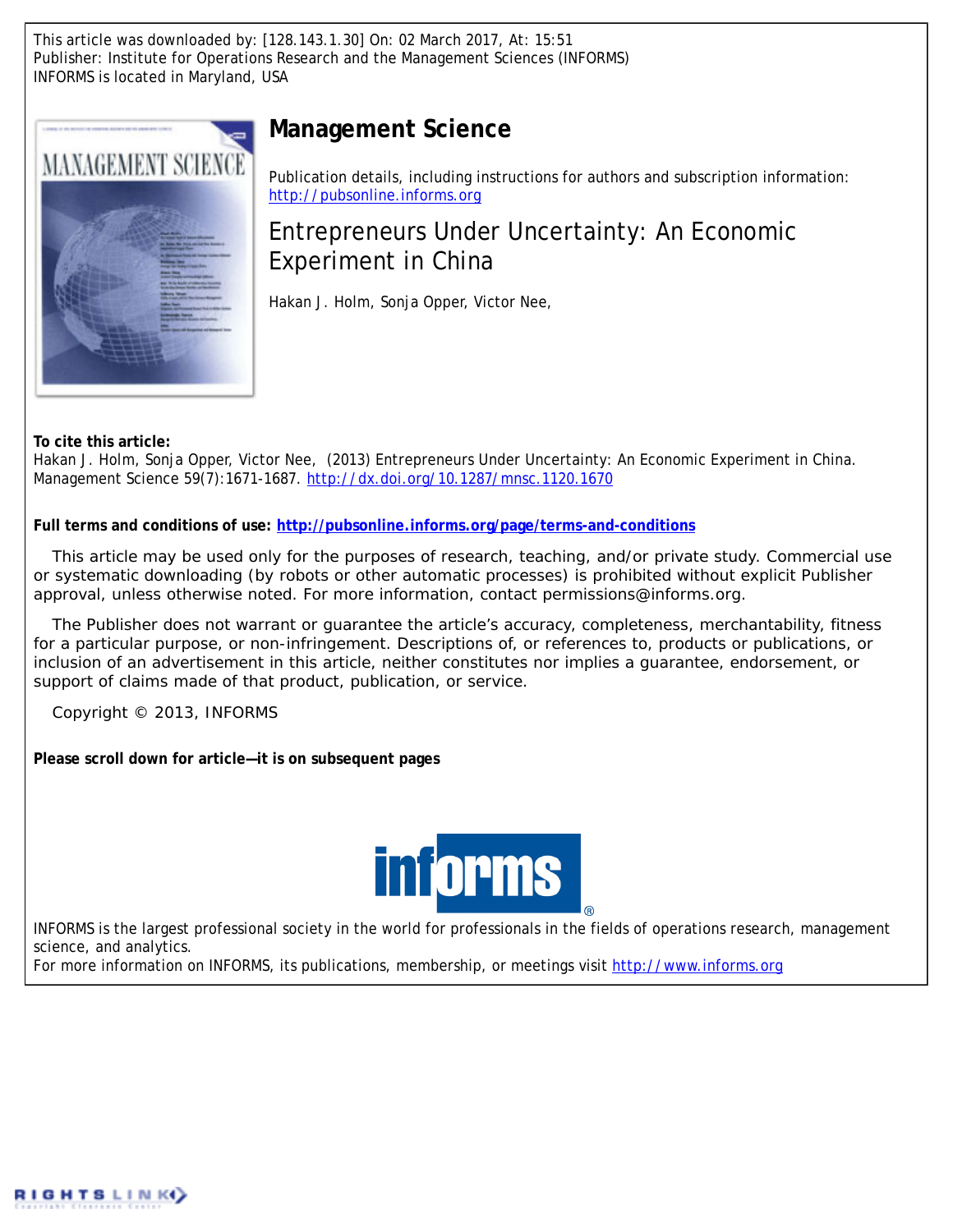

ISSN 0025-1909 (print) ISSN 1526-5501 (online) http://dx.doi.org/10.1287/mnsc.1120.1670 © 2013 INFORMS

# Entrepreneurs Under Uncertainty: An Economic Experiment in China

Hakan J. Holm, Sonja Opper

Department of Economics, Lund University, 22007 Lund, Sweden {hakan.holm@nek.lu.se, sonja.opper@nek.lu.se}

Victor Nee

Department of Sociology, Cornell University, Ithaca, New York 14850, victor.nee@cornell.edu

This study reports findings from the first large-scale experiment investigating whether entrepreneurs differ from other people in their willingness to expose themselves to various forms of uncertainty. A stratified random his study reports findings from the first large-scale experiment investigating whether entrepreneurs differ from other people in their willingness to expose themselves to various forms of uncertainty. A stratified group members. Our findings suggest that in economic decisions, entrepreneurs are more willing to accept strategic uncertainty related to multilateral competition and trust. However, entrepreneurs do not differ from ordinary people when it comes to nonstrategic forms of uncertainty, such as risk and ambiguity.

Key words: economics; behavior and behavioral decision making; decision analysis; risk; microeconomic behavior

History: Received November 28, 2011; accepted September 14, 2012, by John List, behavioral economics. Published online in Articles in Advance January 8, 2013.

#### 1. Introduction

Why entrepreneurs routinely accept the high uncertainties associated with entrepreneurial activities has fascinated social scientists over centuries. Not only do payoffs of investment take place over time; but prospective payoffs are highly uncertain because of the novelty of entrepreneurial activities (Say 1855, Kirzner 1973, Kihlstrom and Laffont 1979, Knight 2006). What accounts for the entrepreneur's capacity for making highly concentrated equity investments in spite of the considerable risks entailed (Hamilton 2000, Moskowitz and Vissing-Jorgensen 2002)? And why do entrepreneurs accept the uncertainties of market cooperation, if contracting and governance remain incomplete (Williamson 1987)? Given the nature of entrepreneurial action, most theories of entrepreneurship and entrepreneurial decision making emphasize uncertainty as a conceptual cornerstone. Two broad explanations can be identified. One focuses on the ability to develop strategic responses in the presence of uncertainty embedded in the environment (Pich et al. 2002, Bernstein and Federgruen 2005); the other emphasizes behavioral traits that distinguish entrepreneurs from nonentrepreneurs in their willingness to accept uncertainty.

The emphasis on identifying distinct "entrepreneurial types" reflects the popularity of the latter approach; however, the evidence confirming higher uncertainty tolerance of entrepreneurs is largely

inconclusive, in spite of intensifying research efforts over the last three decades. In reviewing some of the most influential studies published across the social science disciplines, a few observations stand out (see the appendix for a literature review): First of all, the empirical research has focused on standard risk situations with known probabilities of different outcomes. Standard risk situations, however, do not represent typical scenarios in entrepreneurial decision making. More often than not, entrepreneurs act under nonstrategic uncertainty with unknown probabilities of outcomes. Similarly, prior research has almost completely neglected study of behavioral responses under strategic forms of uncertainty (where the outcome is contingent on responses of another individual as typical in any bilateral business contract). Second, methodological limitations of sampling strategy and subject pool do not invite general inferences on behavioral traits of entrepreneurs. Studies confirming higher risk tolerance of entrepreneurs have typically employed relatively small samples of non-randomly selected populations (Begley 1995, Koh 1996, Sarasvathy et al. 1998, Stewart et al. 1999). Confirmatory evidence from randomly sampled survey populations, in contrast, almost exclusively involves studies comparing self-employed individuals with those who report that they have never been self-employed, but they overlook the more narrowly defined category of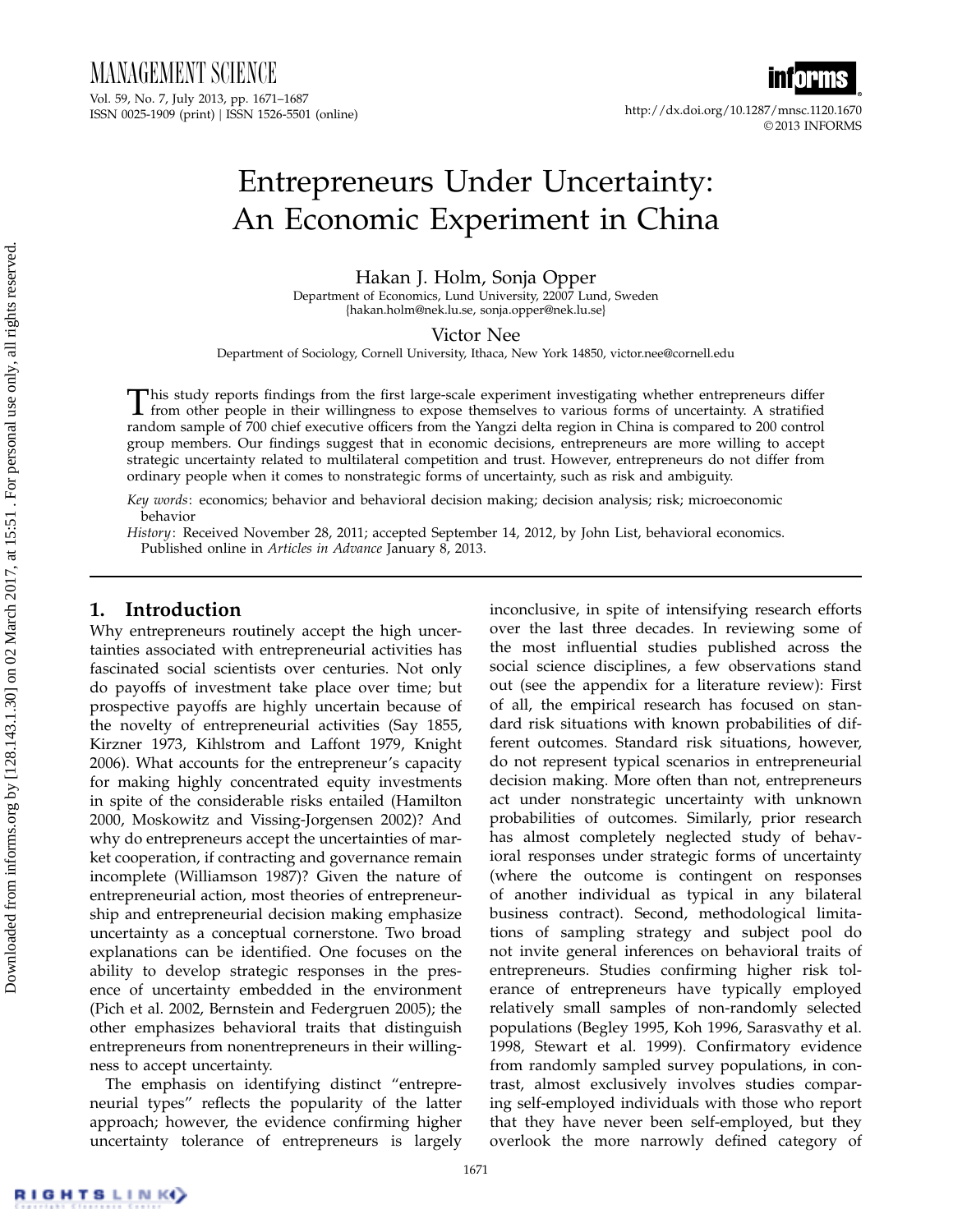entrepreneurs whose firms actually employ wagelabor (Van Praag and Cramer 2001, Uusitalo 2001, Cramer et al. 2002, Caliendo et al. 2010). Moreover, recent attempts to compare randomly sampled populations of entrepreneurs and nonentrepreneurs have produced mixed results (Djankov et al. 2006, 2007; both studies use a comparable survey instrument). Third, experimental studies using incentivized tasks shed further doubt on the assumed behavioral differences between entrepreneur and nonentrepreneurs. Evidence based on nonrandomly selected samples suggests that entrepreneurs do not behave differently than nonentrepreneurs when exposed to situations of standard risk (Elston et al. 2006, Macko and Tyszka 2009, Sandri et al. 2010, List and Mason 2011), although they may be better able to cope with uncertainty (Macko and Tyszka 2009).

Our approach builds on the research of Elston et al. (2006) and Macko and Tyszka (2009) using controlled incentivized tasks (instead of psychometric survey measures) to elicit behavioral differences between entrepreneurs and nonentrepreneurs. In particular, we exploit well-established methods from experimental economics, namely, the multiple price list method (see Binswanger 1980, Holt and Laury 2002, Andersen et al. 2006). $<sup>1</sup>$  To take research a step forward, we intro-</sup> duce two methodological innovations: First, instead of relying on convenience samples, our study is the first that utilizes large-scale samples of entrepreneurs and nonentrepreneurs randomly selected from firm and household registers. Second, we employ a multidimensional analysis incorporating four types of uncertainty rather than just one behavioral trait. On one hand, we employ standard risk and ambiguity as common forms of nonstrategic uncertainty salient in entrepreneurial decision making. On the other, we use competition (where uncertainty concerns an individual's performance relative to others) and trust (where there is a "social" risk that another party does not act favorably toward the trustee) to exemplify situations involving strategic forms of uncertainty.

Experimental research involving entrepreneurs faces the practical question of whether monetary incentives are high enough to offer sufficiently attractive rewards. Our research site in the Yangzi delta region in China—an emerging economy known to be one of the most entrepreneurial regions—partly alleviates this concern in light of its lower per capita income relative to a developed economy (Nee and Opper 2012). Our experimental group includes 700 entrepreneurs randomly sampled from local firm registers. All entrepreneurs have been in business for at least three years and employ at least 10 salaried workers. The focus on established business seems most appropriate to capture the "entrepreneurial function" discussed in entrepreneurship theories. Two hundred randomly sampled nonentrepreneurs located in the same region serve as control group. Our motivating question is do entrepreneurs display unique behavioral traits that distinguish them from nonentrepreneurs. Our study does not address an equally important question of who actually becomes an entrepreneur, nor do we have clear evidence whether entrepreneurial traits are acquired by learning or stem from self-selection (Evans and Leighton 1989, Shane 2003, Lazear 2004).

## 2. Theory and Hypotheses

Entrepreneurs face multiple dimensions of uncertainty, both nonstrategic and strategic. We focus on risk and ambiguity to examine nonstrategic forms of uncertainty. Risk involves situations in which the decision maker has information about the probability of different outcomes and can choose between different alternatives. According to neoclassical utility theory, such decisions are affected by the curvature of the individual's utility function for money. We define ambiguity, as did Ellsberg (1961), as situations where economic actors have information about conceivable outcomes, but not about their probabilities.

The characteristic feature of strategic forms of uncertainty is that the outcome of decision making is contingent upon other individuals' actions. Here we focus on competition and trust. In both cases, beliefs about other people are likely to influence individual decisions. To assess tolerance for uncertainty stemming from competition, we ask the participant to choose between a competitive situation and a noncompetitive one. Clearly, the choice will depend on the decision maker's beliefs about his or her own performance relative to others and also to some extent on her preference for competition per se. To assess trust, we let participants choose between delegating a distribution task to a stranger or to a random device. Evidently, decisions will reflect a decision maker's beliefs whether or not a stranger is more likely to take a favorable decision than a random device.

#### 2.1. Risk

In Kihlstrom and Laffont (1979), economic agents can choose between supplying their labor on the labor market to secure relatively risk-free wage employment or becoming an entrepreneur facing risky

 $1$ <sup>1</sup> Harrison and List (2004) used the term "artefactual" to describe field experiments (like this one) that expose uncommon subject categories to experimental procedures normally used in the economic laboratory. We use an "abstract" rather than a "natural" frame when eliciting attitudes to uncertainty. The strategy to provide both entrepreneurs and nonentrepreneurs with a neutral scenario is also likely to reduce the impact of so called background risk, a problem proven to be associated with "natural" frames (Harrison et al. 2007b).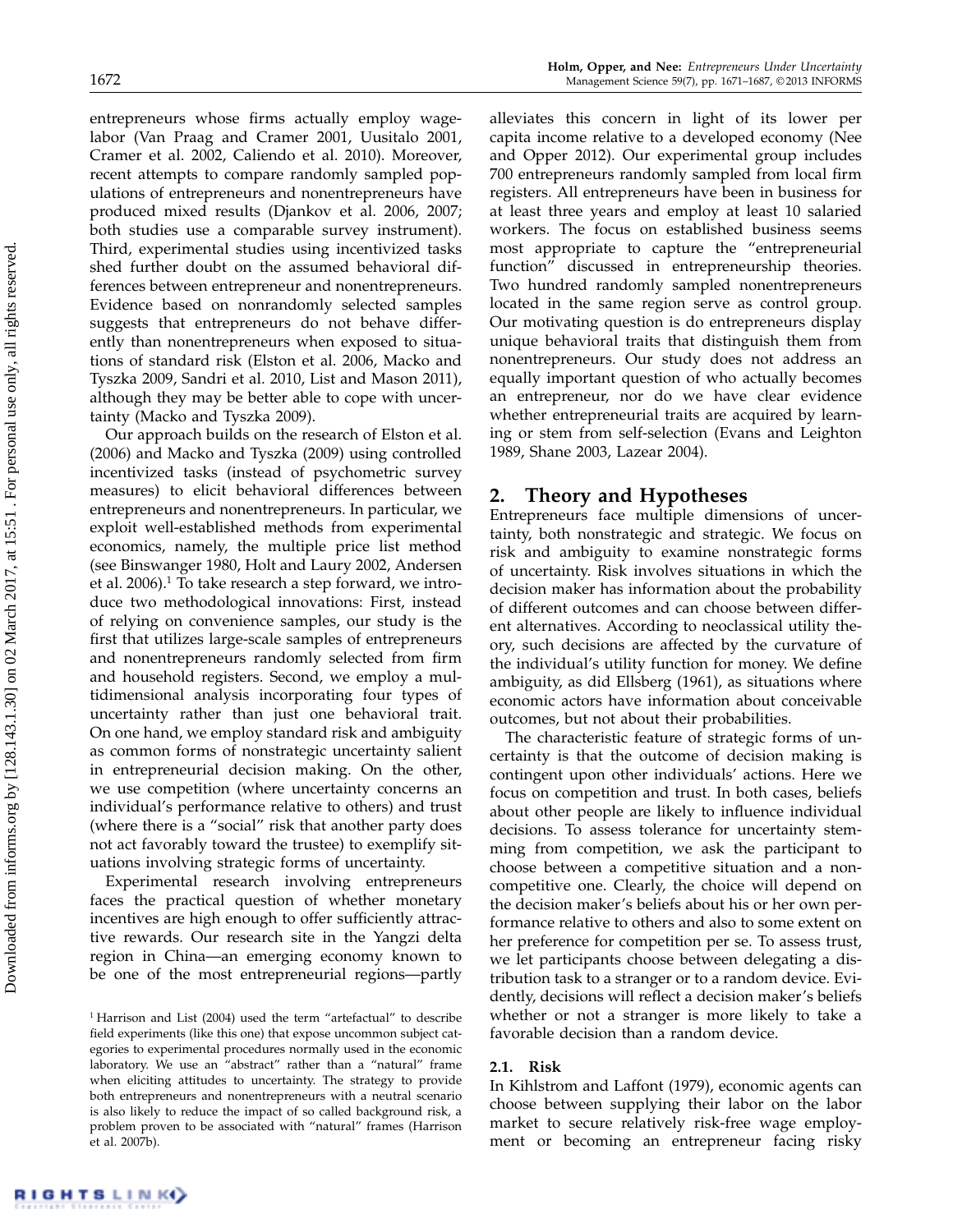income prospects. In the equilibrium, less risk-averse agents become entrepreneurs, and more risk-averse agents become wage earners. From this theory, we derive our first hypothesis.<sup>2</sup>

#### HYPOTHESIS 1A. Entrepreneurs differ from others with respect to risk taking.

Prospect theory suggests that people use weighting functions instead of probabilities when choosing between different alternatives (Kahneman and Tversky 1979). Except for certain outcomes (with probability one), actors put too little weight on outcomes not obtained with certainty. This phenomenon denoted as "subcertainty" or as "certainty effect" explains risk aversion in choices involving sure gains and drives results like the Allais paradox. Because it is plausible that entrepreneurs differ from others in their certainty preference, we compare entrepreneurs with ordinary people when choosing between a certain and a risky alternative (where weights do not sum to one). Potentially, this allows us to separate between differences relating to the shape of the socalled "value function" and differences with respect to the "weighting function."<sup>3</sup> Thus we specify the following hypothesis:

HYPOTHESIS 1B. When facing a risky alternative, entrepreneurs have a different preference for guaranteed outcomes compared to ordinary people.

#### 2.2. Ambiguity

Knight (2006, p. 231) was one of the first to emphasize that business decisions typically involve unmeasurable risk, because they "deal with situations which are far too unique, generally speaking, for any sort of statistical tabulation to have any value for guidance. The conception of an objectively measurable probability or chance is simply inapplicable." Such uncertainty poses a dilemma for firms, in that economic actors must make investment and production decisions that shape long-term business strategy and performance despite not being able to assess downstream risks. Knight (2006) does not claim that entrepreneurs have a higher or lower aversion to uncertainty than others, but asserts that entrepreneurs may have a high "capacity for forming correct judgments," implying that entrepreneurs behave differently from others when acting under uncertainty (Knight 2006, p. 43). To reserve "uncertainty" as the more general concept, we use in the following the term ambiguity for situations where the probability distributions of the outcomes are completely or partially unknown. Our hypothesis is therefore as follows:

HYPOTHESIS 2. Entrepreneurs have a different degree of ambiguity aversion than others.

#### 2.3. Willingness to Compete

An essential feature of entrepreneurship is exposure to competition, which involves a risk contingent on the entrepreneur's performance in comparison to the competitors. There are at least two conceivable mechanisms behind differences in the entrepreneur's willingness to compete with others. The first concerns beliefs about one's own performance relative to others. It is possible that entrepreneurs are more optimistic than others or may even be overconfident. The theoretical literature draws on this to explain excessive market entry (Bernardo and Welch 2001, Hayward et al. 2006, Wu and Knott  $2006$ .<sup>4</sup> The other possible mechanism is that entrepreneurs may have a preference for competition per se. For instance, Marshall (1920, p. 23) claimed that "a manufacturer or a trader is often stimulated much more by the hope of victory over his rivals than by the desire to add something to his fortune." Similarly, Schumpeter (1983, p. 93) interpreted the wish to innovate, to succeed, and to prove superiority as an exogenous factor having its roots in a person's Unternehmergeist, the entrepreneurial spirit. It is "the will to conquer: the impulse to fight...to succeed for the sake, not of the fruits of success, but of success itself" that sets entrepreneurs apart from others. This leads us to our third hypothesis:

HYPOTHESIS 3. Entrepreneurs have a different willingness to compete than others.

#### 2.4. Trust

In the words of Coleman (1990, p. 91), "Situations involving trust constitute a subclass of those involving risk. They are situations in which the risk one takes depends on the performance of another actor." Trust is the willingness to expose oneself to such uncertainty. Entrepreneurs are constantly exposed to these "social risks" when interacting with suppliers, customers, employees, debtors, and their competitors. A delicate task here is to strike a balance between trust and control, a task entrepreneurs may be particularly good at (Say 1855, Sections III, VII, p. 30). Thus, whether or not trust in general is higher or lower among entrepreneurs compared to average people, entrepreneurs may in a given situation have a

<sup>2</sup> Although the crucial assumption of Kihlstrom and Laffont (1979) implies a direction of the difference in risk taking, we prefer to keep our hypotheses open to allow for two-sided tests, because this paper does not aim to test isolated theories. The theories are merely used to motivate the investigation of different forms of uncertainty.

<sup>&</sup>lt;sup>3</sup> This is the more exact test of Kihlstrom and Laffont's (1979) theory, because here individuals chose between a certain and a risky outcome.

<sup>&</sup>lt;sup>4</sup> Overconfidence and optimism are general human tendencies that are not restricted to competitive situations and should be distinguished from the more narrowly defined willingness to compete.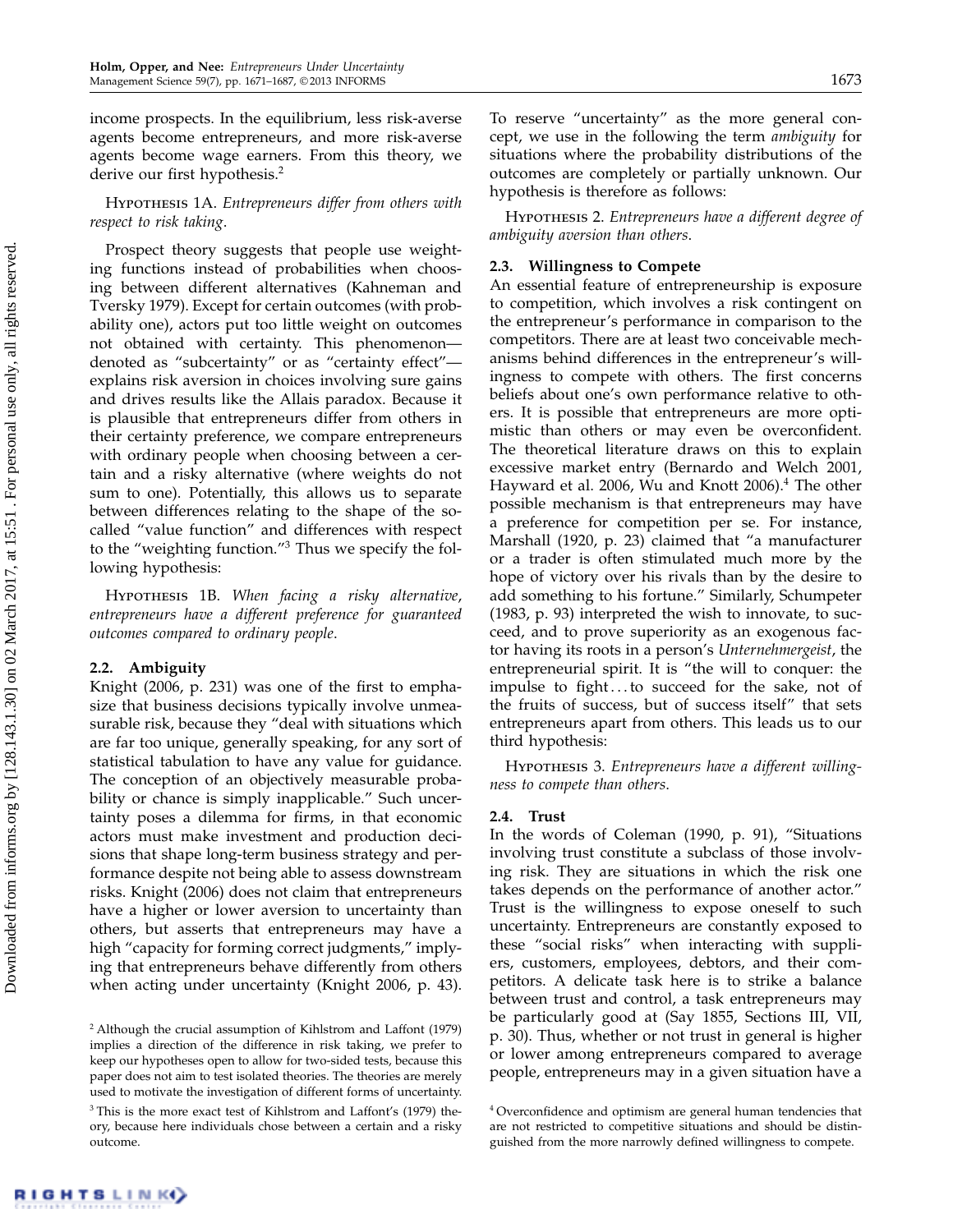different level of trust than others (Knight 2006, p. 43). Our fourth hypothesis states:

Hypothesis 4. Trust behavior among entrepreneurs is different from that among others.

## 3. Research Strategy and Design

This study combines five features previously not jointly applied to study entrepreneurial behavior under uncertainty: (1) reliance on incentivized behavioral tasks, (2) multidimensional specification of uncertainty, (3) a focus on entrepreneurs as founders and chief executive officers (CEOs) of industrial firms, (4) generation of a large-scale sample, and (5) reliance on random-sampling of participants.

### 3.1. Design

Most of the research to date is based on surveys exploring psychological attitudes toward uncertainty (see the appendix). This makes the economic interpretation of these earlier results somewhat difficult. In this experiment, the behavioral tasks we use allow for a relatively straightforward interpretation. For instance, the behavioral task measuring risk can be directly related to the shape of the utility function. Furthermore, we agree with many experimental economists that the use of monetary incentives in behavioral tasks increases the credibility of the observed data.<sup>5</sup> After all, entrepreneurial decisions involve real stakes. The introduction of monetary incentives therefore should increase the external validity of our observations. Another important feature of our design is the parallel study of different facets of uncertainty. Testing hypotheses for each of these dimensions of uncertainty with the same research design allows us to better distinguish between different behavioral characteristics. Consider the following example: The decision to trust generates a distribution of uncertain outcomes, and the expected utility of this distribution is affected by the curvature of the decision maker's utility function in the same way as for standard risk decisions. In addition, beliefs about others' behavior affect trust. Evidently, the observation that entrepreneurs are more inclined to trust than others is open to two competing explanations. By also testing for risk preferences it is possible to distinguish between the two.

In our study, we formulated each behavioral task in a multiple price list format, where option A was expected to be the most attractive for the first decisions, whereas the relative attractiveness of option B grew for decisions further down the list. This was done to minimize the cognitive load of the subjects and to make comparisons between tasks easier. After a number of pilot tests with undergraduates in Sweden and a pretest with 70 entrepreneurs located in the Yangzi delta region, we decided to present each decision separately, which seemed to make the tasks easier to grasp for the entrepreneurs. Below we describe the different tasks and how they were designed.<sup>6</sup>

3.1.1. Risk. The experiment utilized a multiple price list format to elicit risk aversion (see Binswanger 1980, Holt and Laury 2002), which has become more or less the standard design in experimental studies of risk aversion (see Andersen et al. 2006, 2008). We used two different lists, one with two lotteries of different relative risk (called task R1) and one with a certain outcome and a risky lottery (called task R2). This was done to investigate both the standard risk attitudes and the certainty effect (discussed above). The list for the R1 task is presented in Table 1 (with the decisions in the middle omitted for reasons of space). The R2 task has the same specifications for option A as the A1 task and the same specifications for option B as the R1 task.

3.1.2. Ambiguity Aversion. Ambiguity aversion was elicited by letting outcomes for option A be certain and the probabilities for the outcomes in option B be fully or partially unknown, denoted as the A1 and A2 tasks, respectively (see Table  $1$ ).<sup>7</sup> This means that further information about the risky lottery is removed, which may increase the feeling of uncertainty. To investigate the degree of ambiguity aversion, we need some "price" of the ambiguous lottery reflecting the aversion. This method is similar to the one used by Fox and Tversky (1995), who elicited the willingness to pay for some of their ambiguous lotteries. When the subject in our design switches from the certain (option A in the A1 task) to the ambiguous alternative (option B in the A1 task), we take this as an indication that the subject has reached her reservation price. In some business decisions one might know a lower or upper bound on the probability for an event but not the exact probability. To elicit the aversion to such situations, we also included a treatment with partially ambiguous lotteries (the A2 task.<sup>8</sup>

<sup>&</sup>lt;sup>5</sup> For a theory of incentives in experiments, see Smith (1982). There is also evidence that subjects put a higher degree of cognitive effort in decisions when these are incentivized (Camerer and Hogarth 1999). Attitudinal responses may even be unrelated to incentivized decisions (Glaeser et al. 2000).

<sup>6</sup> The instructions and forms used are provided in the online supplement (available at http://www.nek.lu.se/NEKJHO/MS \_SUPPLMATERIAL.pdf).

<sup>7</sup> The difference between A1 and A2 was that both uncertain outcomes (i.e., in option B) in the latter task had a probability of at least 25%.

<sup>8</sup> This is also motivated by the finding that ambiguity aversion may differ in various groups depending on the level of ambiguity (Borghans et al. 2009).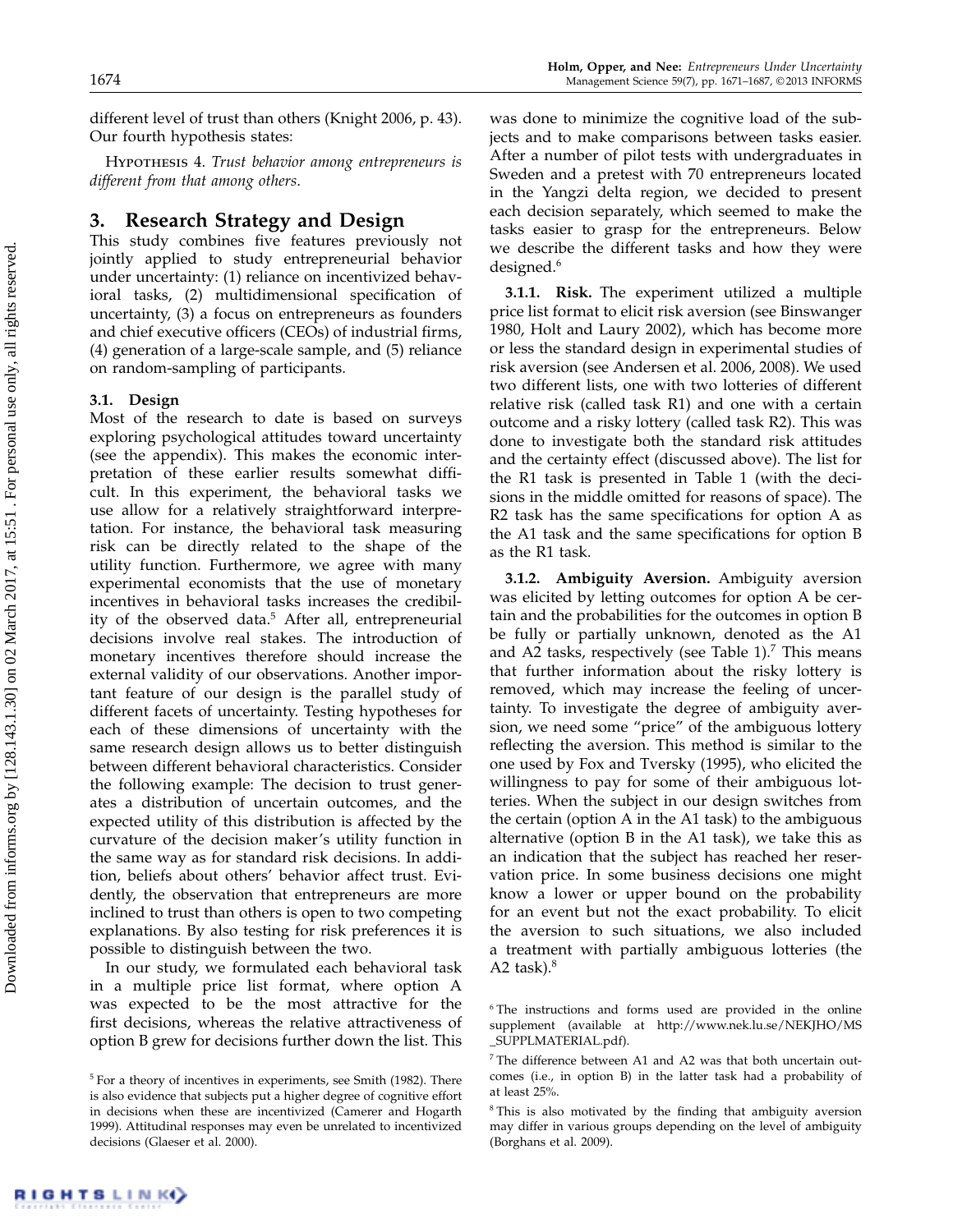#### Table 1 Decision Tasks

|                |                                                      | Task R1                                                                                     | Task A1                                                          |                                                            |  |  |
|----------------|------------------------------------------------------|---------------------------------------------------------------------------------------------|------------------------------------------------------------------|------------------------------------------------------------|--|--|
| Decision       | Option A<br>(probabilities<br>of payoffs)            | Option B<br>(probabilities<br>of payoffs)                                                   | Option A                                                         | Option B<br>(probabilities<br>of payoffs)                  |  |  |
| 1              | 10% of ¥300<br>90% of ¥240                           | 10% of ¥580<br>90% of ¥15                                                                   | ¥360                                                             | ?% of ¥580<br>?% of ¥15                                    |  |  |
| 2              | 20% of ¥300<br>80% of ¥240                           | 20% of ¥580<br>80% of ¥15                                                                   | ¥330                                                             | ?% of ¥580<br>?% of ¥15                                    |  |  |
|                |                                                      |                                                                                             | .                                                                | .                                                          |  |  |
| 9              | 90% of ¥300<br>10% of ¥240                           | 90% of ¥580<br>10% of ¥15                                                                   | 4120                                                             | ?% of ¥580<br>?% of ¥15                                    |  |  |
| 10             | 100% of ¥300                                         | 100% of ¥580                                                                                | ¥90                                                              | ?% of ¥580<br>?% of ¥15                                    |  |  |
|                |                                                      | Task C1                                                                                     |                                                                  |                                                            |  |  |
|                |                                                      | Option B<br>(amount earned per                                                              | Task T                                                           |                                                            |  |  |
| Decision       | Option A<br>(amount earned<br>per correct<br>answer) | correct answer if<br>you/your<br>coparticipant<br>have/has the highest<br>number of points) | Option A<br>$(X$ decides<br>between<br>payments<br>$I$ and $II)$ | Option B<br>(probabilities<br>of payments<br>$I$ and $II)$ |  |  |
| 1              | ¥50                                                  | ¥50/¥5                                                                                      | $X$ decides                                                      | 100% of II                                                 |  |  |
| $\overline{2}$ | 445                                                  | ¥50/¥5                                                                                      | $X$ decides                                                      | $10\%$ of I<br>90% of II                                   |  |  |
|                | .                                                    |                                                                                             |                                                                  |                                                            |  |  |
| 9              | ¥10                                                  | ¥50/¥5                                                                                      | $X$ decides                                                      | $80\%$ of I<br>20% of II                                   |  |  |
| 10             | ¥5                                                   | ¥50/¥5                                                                                      | $X$ decides                                                      | 90% of I<br>10% of II                                      |  |  |

3.1.3. Willingness to Compete. The willingness to compete may be triggered by many mechanisms, and depending on which the subject considers important, there are different methods to elicit it. One method related to the one we used is to let subjects choose between a fixed fee and entering a contest with an unknown endogenously determined number of entrants, in which the winner gets a larger fixed prize (see Camerer and Lovallo 1999, Elston et al. 2006). The subjective expected utility of the uncertain alternative will depend on many things, including beliefs about the number of entrants, the shape of the utility function, the belief about the subject's own performance relative to others, and possibly also preferences for competition per se (as suggested by Marshall  $1920$ ).<sup>9</sup> Because the shape of the utility function is investigated in the standard risk task, the purpose of our elicitation method is to get a more distinct measure of beliefs about relative performance and preferences for competition per se. To dampen the risk element, we compare two uncertain alternatives, where one involves a competitive element. $10$ We also believe that in many situations, the alternative to an entrepreneurial income (at least in the long run) is not a fixed salary, which is the same for all, but rather a performance-based salary, which (like the entrepreneurial income) has an expected value associated with beliefs about absolute performance. The payoff for the winner in the competitive alternative is therefore scaled up from the individual one (see Table 1), which means that beliefs about absolute performance are more or less controlled for. Hence, the measure emphasizes the subject's beliefs about her relative performance and potential preferences for competition per se. To get an indication of subjects' belief about relative performance, we asked subjects to guess their performance in the task compared to their coparticipant(s). Because the performance task was a trivia quiz, we asked "If you do the quiz, what percentage of the other participants do you think will have more correct answers than you?"

In task C1 (see the Table 1) subjects could choose between being paid a certain sum (from CNY 5 to CNY 50) per correctly answered question (option A) in the quiz or entering a competition with another subject and being paid CNY 50 per correctly answered question if the subject had the highest number of correct answers and CNY 5 if the competitor had the highest number.<sup>11</sup> We also included a task  $C2$ where competition was multilateral instead of bilateral. In this case the subject could choose between the same option A as in C1, but option B concerned a competition with three other participants, thus making the competition fiercer.

3.1.4. Trust. An individual's aversion to exposing herself to the discretion of another person (the trustee) involves both a component of risk (in the sense that more than one outcome is possible) and a belief component (the trustor's subjective belief that the trustee's action will be advantageous to him, or not). Although these components are seldom separated in the literature on trust behavior, we believe it is important not to confound trust with low levels of risk aversion. We have therefore designed an elicitation method where the trustor chooses between one socially risky option, in which the outcome is conditional upon the trustee's action (option A), and a risky option (B) in the standard "lottery" sense, with different payment probabilities. The trustee/lottery will then decide about two different payment distributions: Payment

<sup>&</sup>lt;sup>9</sup> Such beliefs may be linked to the decision to become an entrepreneur. Koellinger et al. (2007) demonstrated in a crosscountry study that the decision to start a firm is correlated with beliefs about business skills.

<sup>&</sup>lt;sup>10</sup> This design was partly inspired by Gneezy et al. (2003) and Charness and Villeval (2009).

 $11$  In the trivia quiz, we used the quiz performance from a pretest group of entrepreneurs as competitors.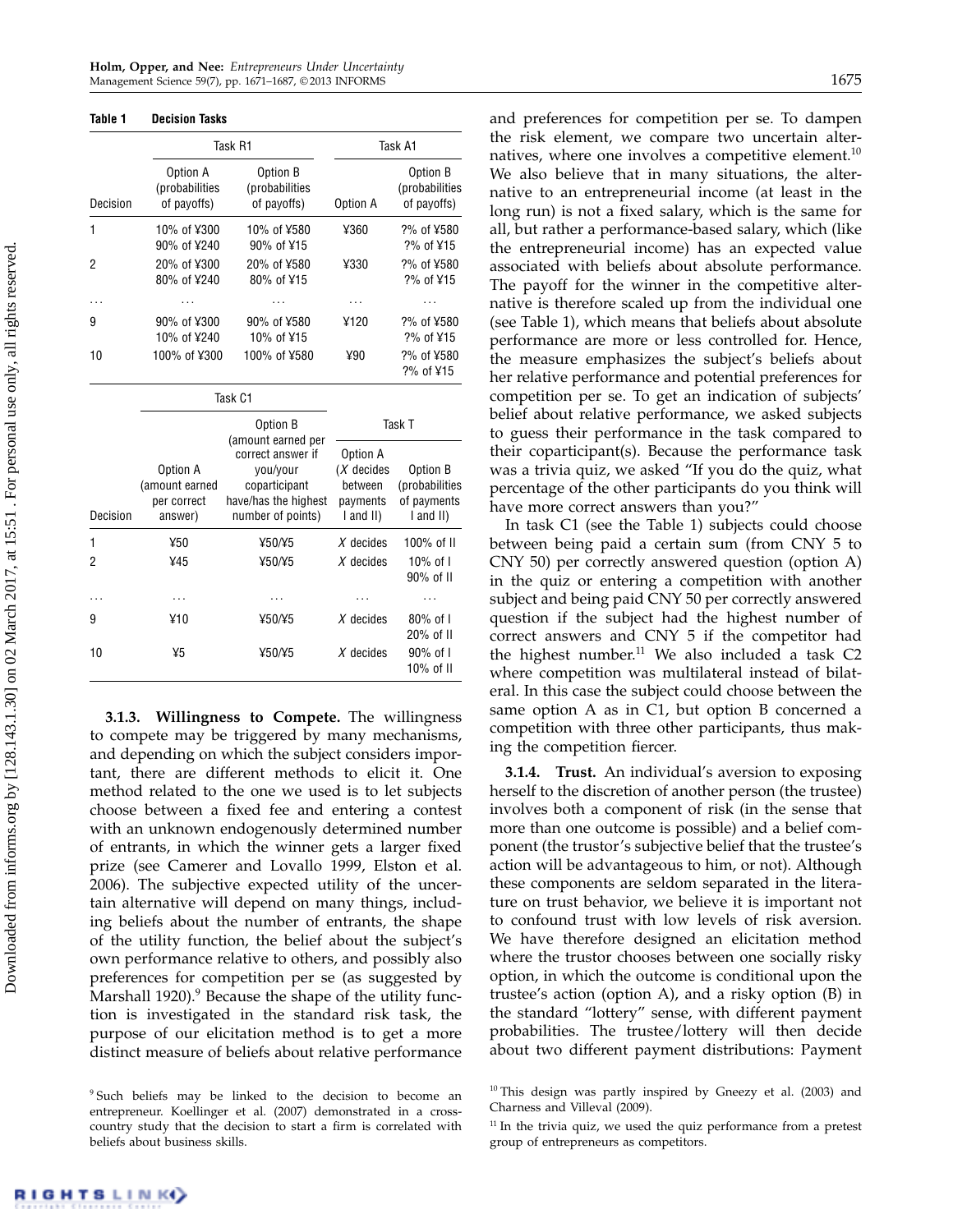I gives the trustor CNY 580 and the trustee CNY 50. Payment II gives the trustor CNY 15 and the trustee CNY 55. The T task is formulated in a multiple price list format of 10 individual choices, where option A, i.e., reliance on the trustee's decision, is expected to be the most attractive for the first decision, whereas the relative attractiveness of option B, i.e., reliance on the payment decision via a random lottery outcome, increases for decisions further down the list (see Table 1). The level of trust in others is thereby revealed by the switching point at which the trustor rather relies on a lottery decision than on another person. Note that the trustor's decision cannot in any obvious way be driven by social preferences.<sup>12</sup>

A small group from the staff at the Shanghai Academy of Social Sciences served as trustees. Decisions from this group were recorded for all conceivable contingencies (i.e., the strategy method was used). To participants in our experiment, the other person was described in general terms (as an anonymous person who was born and lives in China), to capture what Putnam (2001) described as "thin" trust.

The general design of the task simulates situations where one person at a low personal cost can make a big difference to another person. For instance, at the end of the workday, an employee might detect that a machine needs lubrication. The employee can choose between lubrication, which costs a few minutes extra work, or ignore it, which will damage the machine and incur costs to the owner of the firm.

3.1.5. The Distribution of Tasks. Each subject was exposed to four different tasks, one for each type of uncertainty (see Table 2). To have some observations uncontaminated by potential order effects and to check for certain treatment effects, the entrepreneurs were divided into six different treatment groups. The distribution of tasks and their order were decided after several pilots and one pretest. Different issues like cognitive difficulties were taken into account. Each task was placed first in at least one treatment. The exception was task T, because this was the most difficult to grasp. However, it seemed to be easier to understand if the subject had first understood the multiple price list format through some of the other tasks. To minimize the potential influence of order effects in between subjects' comparisons, we made sure to have the control group in their treatments getting mostly the same sequences of tasks as the entrepreneurs.

1676 Management Science 59(7), pp. 1671–1687, © 2013 INFORMS

Holm, Opper, and Nee: Entrepreneurs Under Uncertainty

Table 2 Treatment Design and Mean Switching Points

|                                                                                                                          |                                        | <b>Entrepreneurs</b>                   | Control group              |                                        |                                                                                                                                                 |                            |                                                              |                                         |                                           |                                                                      |                           |
|--------------------------------------------------------------------------------------------------------------------------|----------------------------------------|----------------------------------------|----------------------------|----------------------------------------|-------------------------------------------------------------------------------------------------------------------------------------------------|----------------------------|--------------------------------------------------------------|-----------------------------------------|-------------------------------------------|----------------------------------------------------------------------|---------------------------|
| Treatment                                                                                                                | 1                                      | 2                                      | 3                          | 4                                      | 5                                                                                                                                               | 6                          | Treatment                                                    | 7                                       | 8                                         | 9                                                                    | 10                        |
| 1st task<br>2nd task<br>3rd task<br>4th task<br>$#$ subjects                                                             | A1<br>R <sub>2</sub><br>Τ<br>C1<br>117 | A2<br>R1<br>Т<br>C <sub>2</sub><br>117 | R1<br>A2<br>Τ<br>C1<br>117 | R2<br>A1<br>т<br>C <sub>2</sub><br>117 | C1<br>Τ<br>A1<br>R <sub>2</sub><br>116                                                                                                          | C2<br>T<br>A2<br>R1<br>116 | 1st task<br>2nd task<br>3rd task<br>4th task<br>$#$ subjects | A1<br>R2<br>Т<br>C1<br>50               | R2<br>Α1<br>Т<br>C <sub>2</sub><br>50     | R1<br>A2<br>Т<br>C1<br>50                                            | C1<br>Т<br>A1<br>R1<br>50 |
| Mean switching points <sup>a</sup>                                                                                       |                                        |                                        |                            |                                        | Entrepreneurs                                                                                                                                   |                            |                                                              |                                         | Control group                             |                                                                      |                           |
| R <sub>1</sub> task<br>R <sub>2</sub> task<br>A1 task<br>A2 task<br>C <sub>1</sub> task<br>C <sub>2</sub> task<br>T task |                                        |                                        |                            |                                        | 5.98 (1.69; 111)<br>5.86 (1.80; 234)<br>6.25 (2.05, 347)<br>$6.22$ $(2.10; 115)$<br>6.21 (1.69; 344)<br>6.10(1.71; 116)<br>$5.10$ $(2.00; 464)$ |                            |                                                              | 5.77<br>6.11<br>6.28<br>6.39<br>$6.76*$ | $5.30**$ (1.86; 98)<br>4.79** (1.95; 197) | (2.36; 48)<br>(2.45; 147)<br>(2.43; 49)<br>(1.91; 147)<br>(1.97; 50) |                           |

<sup>a</sup>Means and tests are based on treatments, where the entrepreneurs and the control group share the same history (or histories) of tasks up to the task considered (e.g., the R1 task is based on T1 and T9, R2 is based on T1, T7, T4, and T8). Standard deviations and number of observations in parentheses.

<sup>∗</sup>Statistically significant at the 10% level; ∗∗statistically significant at the 5% level (Wilcoxon–Mann–Whitney test).

#### 3.2. Sampling and Descriptive Statistics

A large-scale experiment involving 700 randomly selected entrepreneurs would be a demanding undertaking anywhere in the world. Owners and CEOs of established firms are rarely willing to devote their scarce time to time-consuming academic studies. Many studies of entrepreneurial characteristics have for this reason focused on self-employed individuals. This may be perfectly reasonable for studying characteristics related to some specific forms of activities such as start-up strategies of very small businesses. However, because some individuals are pushed to self-employment for lack of alternatives, such subjects obviously do not reflect the entrepreneurial functions that Say (1855), Marshall (1920), Schumpeter (1983), Knight (2006), or Kirzner (1973) studied. Other studies secure participation of entrepreneurs by relying on small-scale "convenience samples."<sup>13</sup> In these studies, researchers visit public events attended by the survey population and let subjects then self-select into the subject pool. Although understandable in practical terms, the use of convenience samples naturally raises concerns over the external validity of findings (Levitt and List 2007).

We were able to mitigate some of these problems by appending our experiment to a multiyear research project already in progress since 2006 in the Yangzi delta region utilizing a random sample of

<sup>&</sup>lt;sup>12</sup> For instance, all standard parameterizations of the Fehr and Schmidt (1999) model would suggest that the trustor prefers the first to the second payment. However, it is quite possible that the trustor's behavior can be guided by beliefs about the trustee's social preferences, but this is something different and a reasonable component in trust.

<sup>&</sup>lt;sup>13</sup> This is not necessarily a problem, because large differences between entrepreneurs and others can also be detected in small samples. What is more problematic is that studies with few observations that do not detect any differences may have a limited value, because small samples may mask moderate differences. This in turn may lead to a publication bias that favors studies reporting significant differences.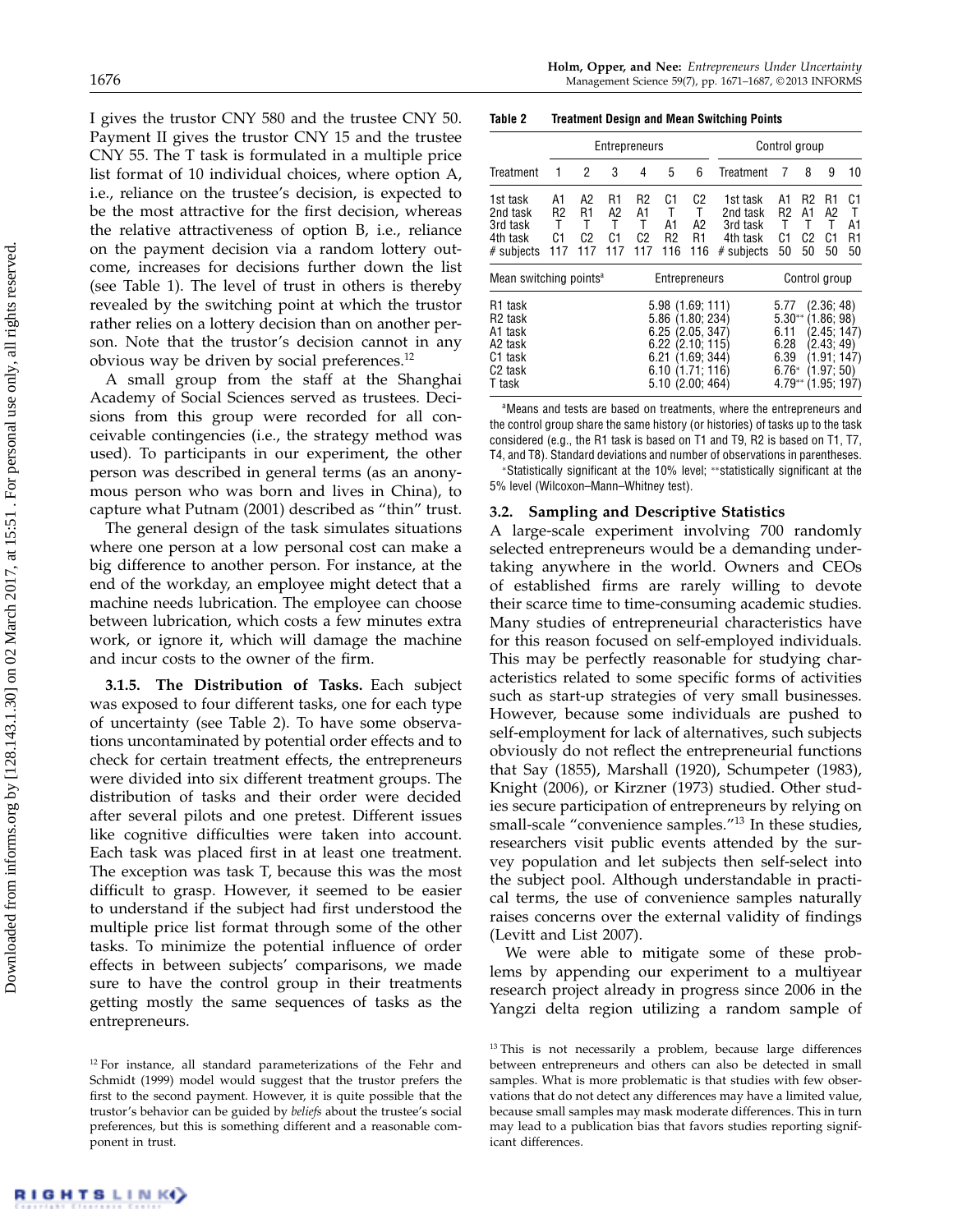entrepreneurs running sizeable industrial firms (see Nee and Opper 2012, pp. 52–71). The economy of scale allowed us to offer credible monetary rewards in our experiments. Our study thus uses a stratified random sample of firms, stratified according to city, industry, and firm size and selected from 7 of the region's 16 municipalities (Nanjing, Nantong, and Changzhou in Jiangsu province; Wenzhou, Ningbo, and Hangzhou in Zhejiang province; and Shanghai municipality) from which 100 entrepreneurs were recruited for each city (for a total of 700). The sample of private enterprise excludes newly founded and small-scale household firms from the sampling pool, and only includes those firms that survived the first three years of firm operation (with a sample median of eight years in business). To narrow down industrial diversity, the sampling procedure selected five industries reflecting strong local production lines. These industries range from labor-intensive to technology-intensive productions covering textiles, ordinary machinery, vehicle and auto parts, medical and pharmaceutical products, and computer and communication equipment. To reach sizable establishments, the sample oversampled "large" (more than 300 employees) and "medium-size" (100–300) firms.

The recruitment of participants followed a twostage procedure. In a first step, firms were randomly sampled from local firm registers of China's Bureau of Industry and Commerce. The control group consists of individuals randomly selected from local household registers in the same region that resembles the entrepreneurs with respect to gender and age. In a second step, the survey team contacted the randomly selected firms and households by mail and phone to arrange for interview appointments. In total, 2,842 entrepreneurs were invited to participate yielding an overall response rate of 25%, an acceptable result for studies targeting CEOs and top managers.<sup>14</sup> On average, the participating firms employ 130 employees falling into the category of mediumsize private firms. Eighty-six percent of these CEOs were owners, and 78% were founders or cofounders of the firm, thereby qualifying as "entrepreneurs" in the most literal meaning. Given the fairly large sample of 700 entrepreneurs and 200 individuals sampled as a control group, observations of potential "no differences" are of great interest, because one can be relatively sure not to overlook substantive differences in the underlying distributions.

Clearly, the ideal control group would be one that is identical to the entrepreneurs except that they are not entrepreneurs. But such a sampling frame does not exist. Our strategy instead was to employ a rich set of controls including the standard control variables gender, age, years of education, and income. We also add four multidimensional measures to capture less standard variables like career experience and parental characteristics, both aspects that not only may well influence the decision to become an entrepreneur (Shane 2003, Chap. 4; Lindquist et al. 2012), but may also have a continuing effect on behavior under uncertainty (Dohmen et al. 2011). First, we include 10 dummy variables controlling for the last position individuals held before the current occupation (i.e., becoming an entrepreneur). The occupational categories include technical personnel, sales and marketing staff, accounting and finance staff, administrative officer, enterprise director, ordinary worker, retail service staff, farmer, military personnel, and unemployment. Second, we include six dummy variables capturing the father's highest level of education and the same 10 dummy variables to capture the father's occupation before retirement as used to classify the individual's prior occupation. Furthermore, we include 10 dummy variables to classify the organizational unit of the father's last occupation. These include research institution, higher education institution, party and government organization, state-owned enterprise, red-hat firm, collective enterprise, private enterprise, individual household business, rural collective enterprise, and foreign invested firm.<sup>15</sup>

Table 3 summarizes the descriptive statistics of the 900 participants in our study. The matching of gender and age in the control group worked well, with an almost identical composition of subjects with regard to these variables. As to educational attainment, entrepreneurs have a higher level of education than the average control group member. Another factor to control for is personal income, which is expected to differ between both groups. According to self-reports of annual personal income, entrepreneurs earn substantially more than the control group members. The median annual personal income of the entrepreneur was CNY 175,000 per year, whereas control group members earned only CNY 21,600. In line with previous research, entrepreneurs have a partially different career background from those in the control group, which is indicated by the differences in jobs before the current one (in Table 3). Also, the parental background differs in some characteristics, mainly with respect to the father's organizational unit.

<sup>&</sup>lt;sup>14</sup> Based on a survey including 175 different studies published in the years 1975, 1985, and 1995 in top-tier academic journals in management and behavioral studies, Baruch (1999) identified a norm value of  $35.5\% \pm 13.3$  for studies involving top management, whereas mean values in non-Western societies tend to be even lower.

<sup>&</sup>lt;sup>15</sup> Jointly these four measures provide a fine-grained account of the respondent's personal background. For instance, information that a respondent was brought up by a college graduate working as a technician in a state-owned firm provides a precise picture of the social and economic background of a member of the urban middle class. Compare this with the lower end of the social strata, the child of a farmer without formal education.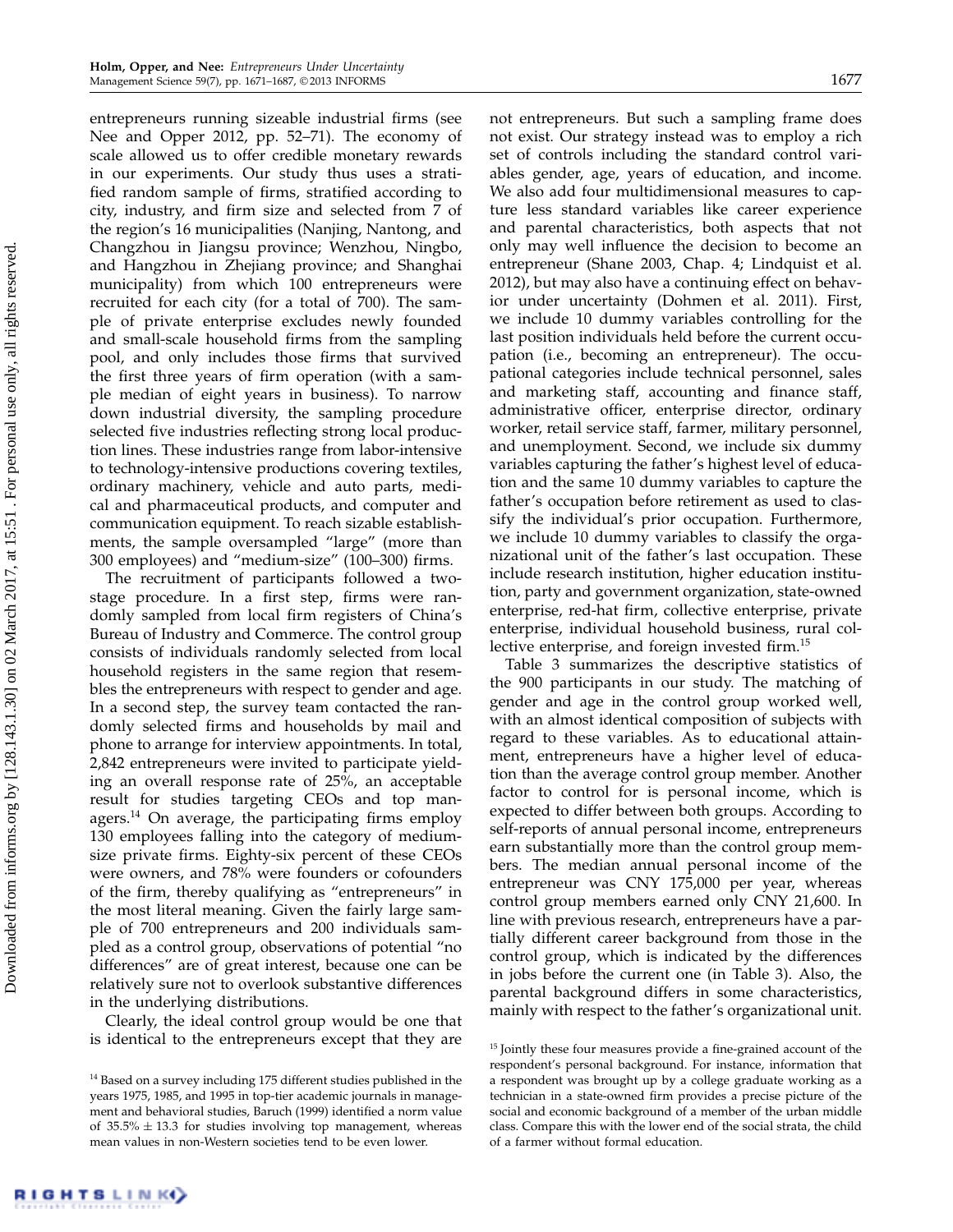#### Table 3 Descriptive Statistics

#### Table 3 (Continued)

| Variable                                      | (mean/SD)                   | Entrepreneurs Control group<br>(mean/SD) | t-value     |
|-----------------------------------------------|-----------------------------|------------------------------------------|-------------|
| Male                                          | 0.833<br>(0.373)            | 0.855<br>(0.353)                         | 0.749       |
| Age                                           | 43.056<br>(8.283)           | 42.435<br>(8.576)                        | $-0.927$    |
| Years of formal education                     | 12.93<br>(2.918)            | 11.76<br>(2.947)                         | $-4.990***$ |
| Log of <i>income</i>                          | 5.120<br>(0.744)            | 2.939<br>(1.020)                         | -31.485***  |
| Job before current job<br>Technical personnel | 0.12<br>(0.325)             | 0.2<br>(0.401)                           | 2.905***    |
| Sales/marketing                               | 0.064<br>(0.245)            | 0.11<br>(0.314)                          | $2.175**$   |
| Accounting/finance                            | 0.017<br>(0.130)            | 0.065<br>(0.247)                         | $3.655***$  |
| Administrative officer                        | 0.569<br>(0.496)            | 0.255<br>(0.437)                         | $-8.093***$ |
| Enterprise director                           | 0.167<br>(0.373)            | 0.07<br>(0.256)                          | -3.454***   |
| Ordinary worker                               | 0.023<br>(0.150)            | 0.205<br>(0.405)                         | $9.803***$  |
| Retail service staff                          | 0.006<br>(0.075)            | 0.02<br>(0.140)                          | 1.900*      |
| Farmer                                        | 0.003<br>(0.053)            | 0<br>(0)                                 | $-0.756$    |
| Military personnel                            | 0.001<br>(0.038)            | 0<br>(0)                                 | -0.534      |
| Unemployed                                    | 0<br>(0)                    | 0.005<br>(0.071)                         | $1.873*$    |
| Other                                         | 0.024<br>(0.154)            | 0.065<br>(0.247)                         | $2.834***$  |
| Father's highest education                    |                             |                                          |             |
| No formal education                           | 0.144<br>(0.352)            | 0.075<br>(0.264)                         | $-2.586***$ |
| Primary school                                | 0.256<br>(0.437)            | 0.305<br>(0.462)                         | 1.390       |
| Junior high school                            | 0.279<br>(0.449)            | 0.27<br>(0.445)                          | 0.239       |
| Vocational school/high school                 | 0.209<br>(0.407)            | 0.245<br>(0.431)                         | 1.102       |
| Junior college                                | 0.09<br>(0.286)             | 0.085<br>(0.280)                         | $-0.219$    |
| Undergraduate education                       | 0.021<br>(0.145)            | 0.02<br>(0.140)                          | $-0.124$    |
| Master degree and above                       | 0.001<br>(0.038)            | 0<br>(0)                                 | -0.534      |
| Father's last occupation                      |                             |                                          |             |
| Technical personnel                           | 0.161                       | 0.145<br>(0.353)                         | $-0.562$    |
| Sales/marketing                               | (0.368)<br>0.013            | 0.02                                     | 0.746       |
| Accounting/finance                            | (0.113)<br>0.05             | (0.140)<br>0.03                          | $-1.196$    |
| Administrative officer                        | (0.218)<br>0.147<br>(0.355) | (0.171)<br>0.19<br>(0.393)               | 1.471       |
| Enterprise director                           | 0.04<br>(0.196)             | 0.045<br>(0.208)                         | 0.314       |

| Variable                          | Entrepreneurs Control group<br>(mean/SD) | (mean/SD)        | $t$ -value  |
|-----------------------------------|------------------------------------------|------------------|-------------|
| Father's last occupation          |                                          |                  |             |
| Ordinary worker                   | 0.34<br>(0.474)                          | 0.32<br>(0.468)  | $-0.528$    |
| Retail service staff              | 0.006<br>(0.075)                         | 0.01<br>(0.100)  | $-0.656$    |
| Farmer                            | 0.219<br>(0.414)                         | 0.19<br>(0.393)  | $-0.871$    |
| Military personnel                | 0.001<br>(0.038)                         | 0.005<br>(0.071) | 0.945       |
| Unemployed                        | 0<br>(0)                                 | 0<br>(0)         |             |
| <b>Other</b>                      | 0.023<br>(0.150)                         | 0.045<br>(0.208) | $1.681*$    |
| Organizational unit/father's job  |                                          |                  |             |
| Research institute                | 0.009<br>(0.092)                         | 0.01<br>(0.010)  | 0.190       |
| <b>Higher education institute</b> | 0.007<br>(0.084)                         | 0.005<br>(0.071) | $-0.328$    |
| Party/government organization     | 0.004<br>(0.065)                         | 0.045<br>(0.208) | 4.471***    |
| State-owned enterprise            | 0.364<br>(0.482)                         | 0.445<br>(0.498) | $2.074**$   |
| Red-hat firm                      | 0.01<br>(0.010)                          | 0<br>(0)         | $-1.420$    |
| Collective firm                   | 0.206<br>(0.405)                         | 0.1<br>(0.301)   | $-3.434***$ |
| Private firm                      | 0.126<br>(0.332)                         | 0.125<br>(0.332) | $-0.027$    |
| Individual business               | 0.044<br>(0.206)                         | 0.04<br>(0.196)  | $-0.262$    |
| Rural collective enterprise       | 0.087<br>(0.282)                         | 0.145<br>(0.353) | $2.410**$   |
| Foreign invested firm             | 0.001<br>(0.038)                         | 0.01<br>(0.100)  | 1.856*      |
| Other                             | 0.141<br>(0.349)                         | 0.075<br>(0.264) | $-2.497**$  |

*Notes.* Diff = mean(0) – mean(1). Ha: diff  $!=$  0. Null hypothesis: Diff is not equal to 0.

 ${}^*p$  < 0.1;  ${}^{**}p$  < 0.05;  ${}^{***}p$  < 0.01.

#### 3.3. Research Site

Skeptics may still question whether China's economic and political system provides conditions to derive general insights on behavioral differences between entrepreneurs and nonentrepreneurs. Generally, however, there is little reason to believe that China's private entrepreneurs differ much from their counterparts in other countries. Entrepreneurs have to organize resources, take decisions under various forms of uncertainty, negotiate, and compete in a highly competitive market economy.<sup>16</sup> These are common qualities generally noted by the classical literature on entrepreneurship, and they are not less

<sup>16</sup> All industries in our study are highly competitive with low concentration ratios. The highest concentration ratios are in the vehicle and electronics sectors, with 20% market share of the top 10 producers in the country.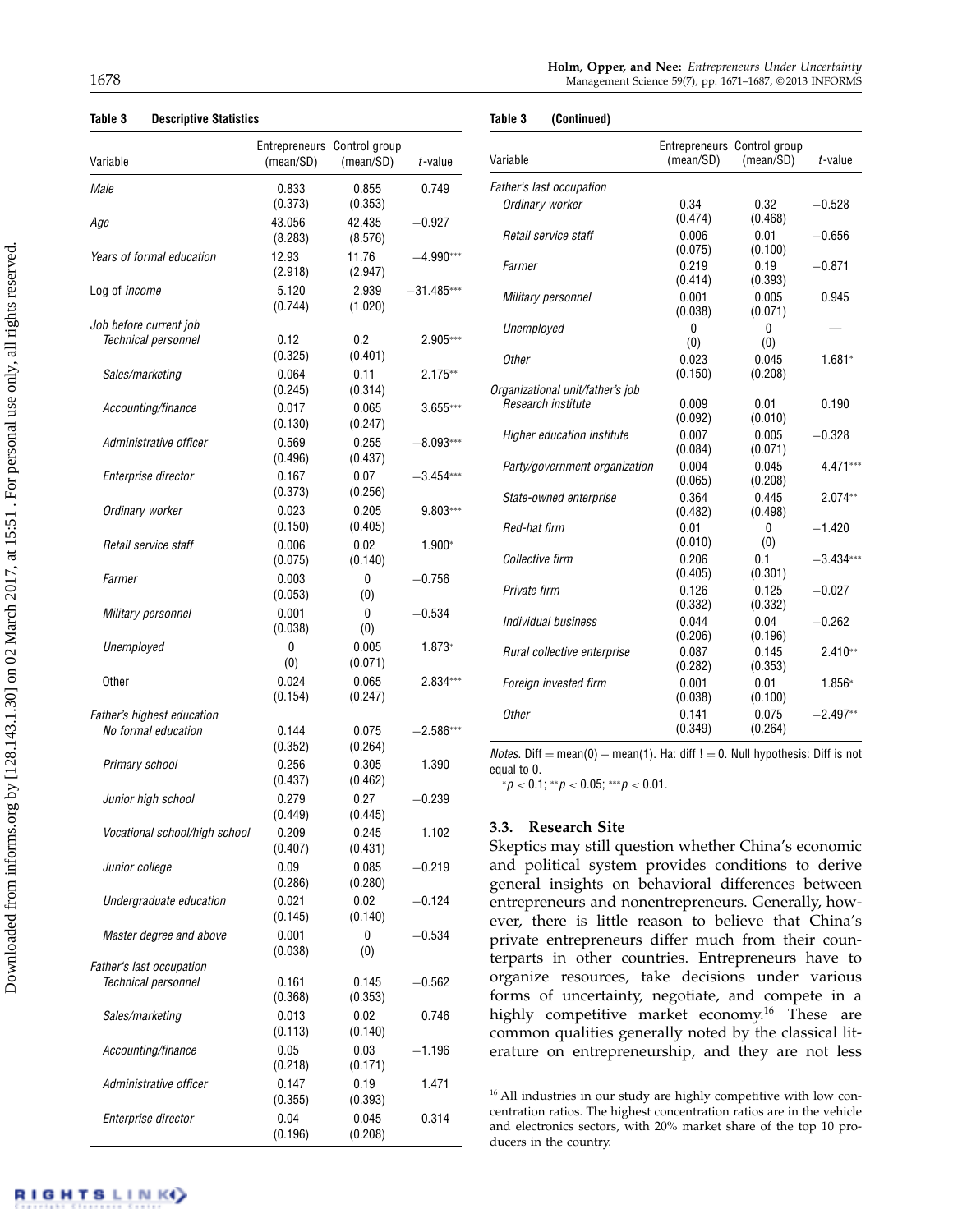valid in China's emerging market economy. Zhejiang province, the center of the private enterprise economy in the Yangzi delta region already in 2005, ranked as comparable with the United States in enterprise competitiveness (IMD 2005, p. 498). Forbes magazine ranks the capital of Zhejiang repeatedly as the city with the best business climate in China.

Historical features of the recent rise of private entrepreneurship in China even control for some confounding effects usually present in firm samples in developed economies. At any given point in time, the structure of a private firm population naturally depends on a complex set of different determinants. Some firm owners were simply pushed into entrepreneurship because they lost their job, others became second-generation entrepreneurs because they took over their parents' firms. Clearly, these firm owners bear little resemblance to the entrepreneurial types or pioneers envisioned by Say (1855), Marshall (1920), or Schumpeter (1983). Ideally, one would like to explore a population of entrepreneurs where individuals actively self-select to become entrepreneurs. We claim that China provides an appropriate research site to study such populations of true start-up entrepreneurs. First of all, the history of private entrepreneurship is relatively brief. Before 1988, private entrepreneurship was not even legalized, and full constitutional recognition was not granted before 2004. With this brief history, the current generation of entrepreneurs is truly a generation of founders, not yet diluted by owners of inherited productive assets. Second, China's government has not implemented policies aimed at actively promoting private start-up firms. To the contrary, private entrepreneurs are disadvantaged relative to the stateowned enterprises, which benefit from government policies and loans from state-owned banks. Briefly, China's current generation of private industrialists represent a generation of start-up entrepreneurs who fit fairly well the original idea of entrepreneurship as observed in the rise of modern capitalism in the West (Schumpeter 1947). Third, a specific concern in using a high-income group like entrepreneurs in experiments is whether incentives can be considered salient (see Smith 1982). However, even if the entrepreneurs belong to the high-income group, their median annual personal income is only around USD 25,000 (according to the exchange rate 6.83 per USD 1 in July 2009). This suggests substantial incentives can still be given at a reasonable cost in China. The average subject in our experiment earned CNY 289 (or USD 42) on the behavioral tasks that took only 25 minutes. The median of the entrepreneur's self-reported daily personal income (if he works 300 days a year) is CNY 583. The average experimental earning would thus equate to half a day's earnings (realized in 25 minutes).<sup>17</sup> Notwithstanding these advantages of conducting our study in China, we naturally do not claim perfect external validity. Obviously, all experimental studies have to acknowledge cultural and historical idiosyncracies that may to some extent shape behavioral responses.

#### 3.4. Training and Execution

All research assistants selected for the implementation of the experiment were familiar with the local dialect and had worked as professional interviewers for several years. Starting on December 7, 2008, in Shanghai, all research assistants participated in a three-day training program designed and led by the authors of this paper to standardize the implementation of the experiment. Each assistant was trained to do the interviews and all tasks. They also received detailed written instructions and questionnaires for each task. At the end of the training, the authors accompanied teams of research assistants and supervisors to the field to conduct a series of trial experiments to check and test the design and implementation by our research assistants.

To minimize the time and inconvenience for the participating entrepreneurs, the behavioral tasks were conducted at the firm site, usually in a conference room or the entrepreneur's private office with no other people attending the experiment. The session proceeded as follows: The entrepreneurs were asked questions about their background (education, demographics) and the firm (start-up capital, firm revenues, etc.). Subjects in the control group, also visited by two research assistants at their private residences, received the same set of questions, except for those about the firm and business. Each subject was then presented with four different behavioral tasks, designed to measure risk aversion, ambiguity aversion, trust, and willingness to cooperate. Afterward, one task was randomly selected as the moneyearning task. The earning was calculated, and the entrepreneur received the payment.

## 4. Results

For each task, our analysis first presents the mean switching points in the different treatment groups (see Table 2).<sup>18</sup> To mitigate order effects, we only compare groups that received the same treatments before

<sup>&</sup>lt;sup>17</sup> The average hourly experimental earning (which was CNY 763) corrected for purchasing power (which was 1.95 according to the Big Mac index in July 2009), would translate to an average experimental pay of approximately USD 200.

<sup>&</sup>lt;sup>18</sup> We have omitted a few observations due to incorrectly filled out forms, such as "multiple switching points." For no task is the share of omitted observations above 5%. Research assistants were carefully trained and given instructions, for example, to repeat the information when the subjects seemed to not fully understand the task.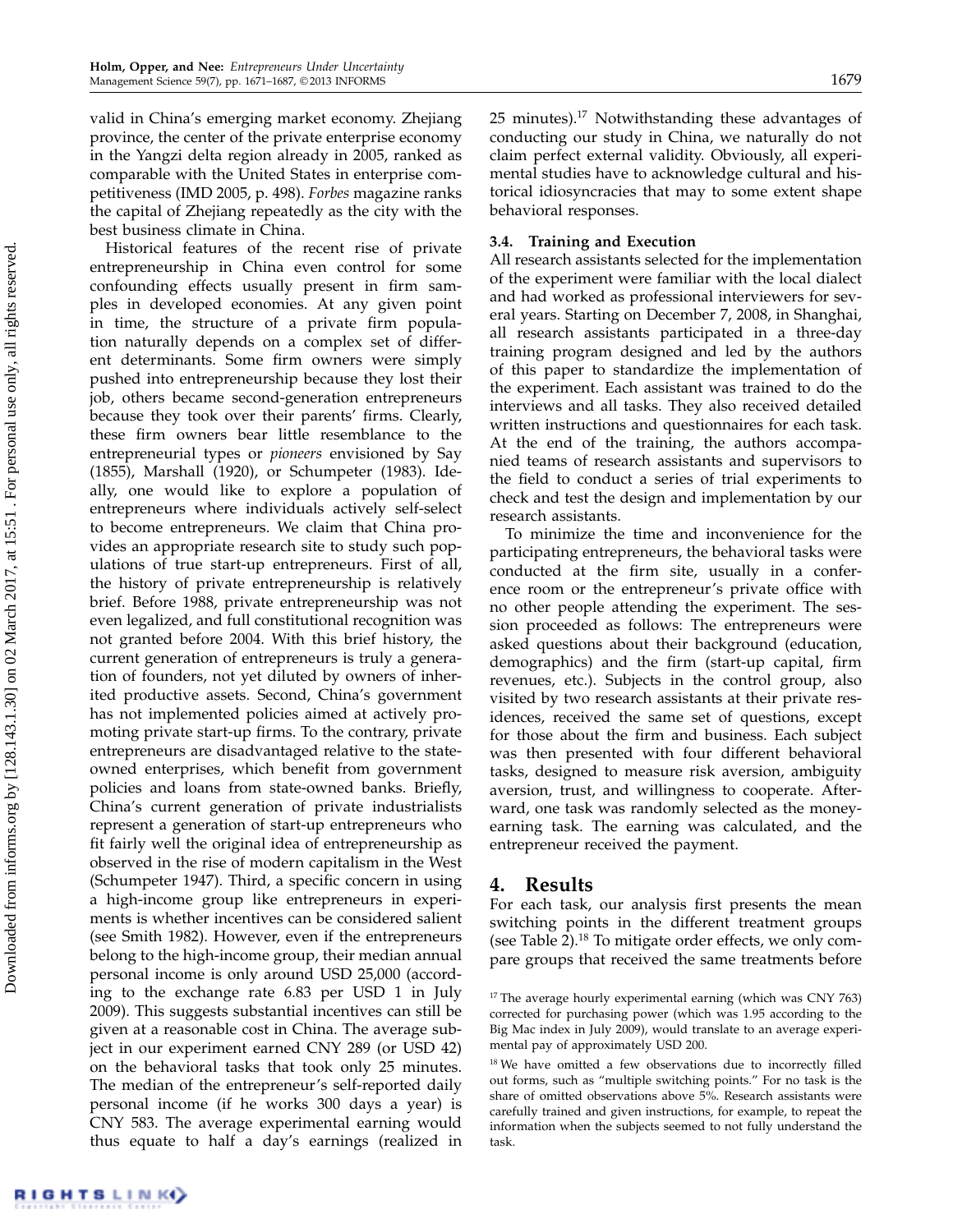the task under review.<sup>19</sup> A consequence of this is that the number of observations will vary between the tasks, and we pool only those treatment groups of entrepreneurs that have a matching control group. $^{20}$ In a second step we conduct a regression analysis (using ordered probit estimations) to check the robustness of results to the inclusion of all variables listed in Table 3. We also include experimental variables to control for experimenter and order effects. Even if the interviewers were carefully instructed to act in a standardized way, it is well known that the experimenter may affect the subject's choices (Rosenthal 1966).<sup>21</sup>

Definitions of "entrepreneurs" vary. Up to this point we defined entrepreneurs relatively broadly as a firm's CEO (denoted as "Entrepreneur"). This definition is widely accepted because CEOs are in charge of entrepreneurial decisions in everyday business operations. Fifty-five percent of the firms in the sample implemented more than three types of innovations—i.e., new products, new production processes, new management techniques, new quality control—consistent with Schumpeter's definition of innovation as "new combinations" (Nee and Opper 2012, pp. 195–198). Notwithstanding, a narrower definition of the entrepreneur as the owner or actual founder of a firm may come closer to the classical concept of entrepreneurs as individuals who undertake a venture instead of relying on wage employment. To check whether our regression results depend on the specific definition of the entrepreneurial role, we ran each regression also for the subsample of 604 ownerentrepreneurs (denoted as "Owners" in the regressions) and the group of 546 founders, who actually started their company (denoted as "Founders").

#### 4.1. Risk

Table 2 summarizes the mean and standard deviations of the individual switching points. Both groups exhibit a certain degree of risk aversion in the R1 task, because a risk-neutral subject should switch at decision 5 and a risk lover at an earlier decision. This result is consistent with studies of risk aversion in other groups (for college students, see Holt and Laury 2002; for the general population, see Harrison et al. 2007a, von Gaudecker et al. 2011). Contrary to what many would expect, the entrepreneurs are not more risk taking than other people. In fact, their average switching point (5.98) is slightly higher than the one for the control group (5.77), although the difference is not significant in a Wilcoxon–Mann–Whitney test (henceforth, WMW test). Because entrepreneurs have, on average, substantively higher incomes than the control group, this would reinforce risk taking in the former group. $22$ 

When the decision is between a riskless outcome and a risky one (R2 task), the entrepreneurs show a significantly lower inclination to take risk than the control group (WMW,  $p = 0.021$ ). However, this result is not robust under inclusion of control variables (see Table 4). Hence, we do not find robust evidence against Hypotheses 1A and 1B. In the regressions, the signs of the various definitions of entrepreneurs are negative, suggesting the reverse impact (i.e., less risk aversion), but the coefficients are far from significant. Few of the control variables predict the switching point well. Age is negatively correlated to risk aversion, whereas education has the reverse sign and is significant in some equations. We also observe some indications of parental background effects as well as experimenter effects. Thus, we do not find robust predictors of standard risk taking, nor do entrepreneurs seem to differ from ordinary people.

## 4.2. Ambiguity

The results on the A1 and A2 tasks do not suggest that there are any notable differences on the level of ambiguity aversion between the groups (see Table 2). This is confirmed by regression analysis (see Table 4). Age is negatively correlated with ambiguity aversion and is marginally significant in the A2 task. Higher education is significantly associated with lower ambiguity aversion in the A1 task. This correlation is slightly weaker in the A2 tasks. As for risk aversion, there exist significant parental background and experimenter effects. The subject's career experience (previous job) also has a relatively robust association with ambiguity aversion.

#### 4.3. Willingness to Compete

For the C1 and C2 tasks, willingness to compete is generally slightly higher among entrepreneurs (see Table 2). The difference in switching point levels is significant for the C2 task, although only at the 10% level (WMW,  $p = 0.082$ ). There is also a tendency that the entrepreneurs' distribution of switching points has a slightly lower variance. A Kolmogorov– Smirnov test rejects equality of distributions at the

<sup>&</sup>lt;sup>19</sup> In a study of the multiple price list method, Andersen et al. (2006) detected that responding to a given task in a list might effect how the subject responded in later tasks.

<sup>&</sup>lt;sup>20</sup> Thus, if one treatment group of entrepreneurs received task X before the task to be studied and another group received tasks YZ, we can pool these groups if and only we can find one treatment group in the control that received X and another that received YZ.  $21$  For each subject, we record the interviewer code. All regressions include interviewer codes as dummy variables.

<sup>&</sup>lt;sup>22</sup> Based on previous studies there is no evidence that income has a substantial impact on the subjects' risk-taking behavior (see Donkers et al. 2001, Harrison et al. 2007a, von Gaudecker et al. 2011).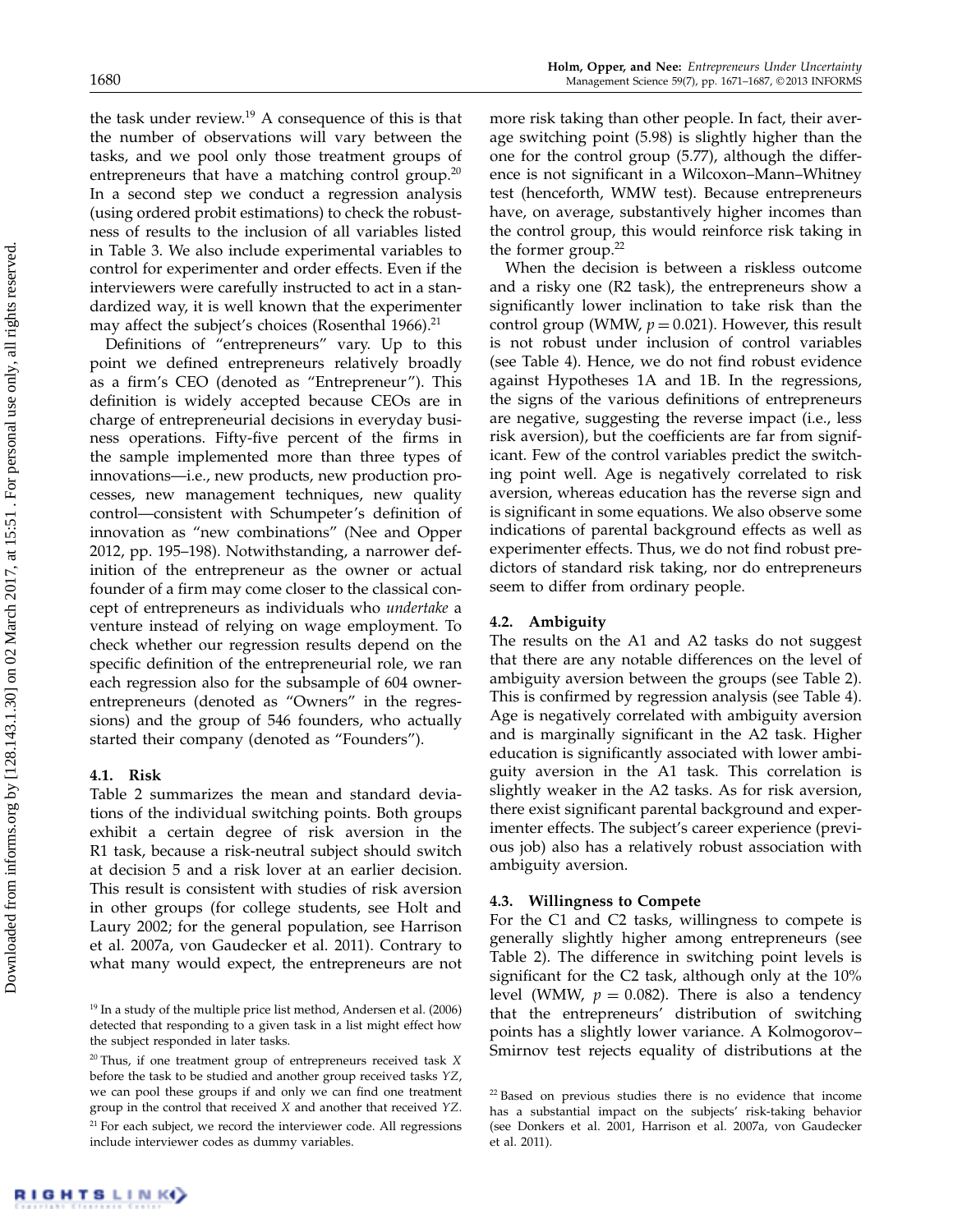|                                                       | Risk                               |                       |                       |                                    |                       |                       | Ambiguity              |                       |                       |                                    |                       |                       |
|-------------------------------------------------------|------------------------------------|-----------------------|-----------------------|------------------------------------|-----------------------|-----------------------|------------------------|-----------------------|-----------------------|------------------------------------|-----------------------|-----------------------|
|                                                       | R <sub>1</sub> task<br>coeff. (SE) |                       |                       | R <sub>2</sub> task<br>coeff. (SE) |                       |                       | A1 task<br>coeff. (SE) |                       |                       | A <sub>2</sub> task<br>coeff. (SE) |                       |                       |
| Entrepreneur                                          | $-0.138$<br>(0.257)                |                       |                       | 0.045<br>(0.270)                   |                       |                       | 0.053<br>(0.247)       |                       |                       | $-0.182$<br>(0.305)                |                       |                       |
| Owner                                                 |                                    | $-0.137$<br>(0.263)   |                       |                                    | 0.048<br>(0.282)      |                       |                        | 0.091<br>(0.260)      |                       |                                    | $-0.136$<br>(0.310)   |                       |
| Founder                                               |                                    |                       | $-0.171$<br>(0.268)   |                                    |                       | $-0.023$<br>(0.304)   |                        |                       | 0.105<br>(0.278)      |                                    |                       | $-0.176$<br>(0.318)   |
| Male                                                  | $-0.128$<br>(0.138)                | $-0.057$<br>(0.152)   | $-0.041$<br>(0.157)   | $-0.009$<br>(0.155)                | $-0.058$<br>(0.171)   | 0.002<br>(0.185)      | $-0.009$<br>(0.147)    | $-0.046$<br>(0.161)   | 0.005<br>(0.173)      | $-0.093$<br>(0.146)                | $-0.069$<br>(0.161)   | $-0.041$<br>(0.167)   |
| Age                                                   | $-0.008$<br>(0.007)                | $-0.008$<br>(0.007)   | $-0.006$<br>(0.008)   | 0.001<br>(0.008)                   | $-0.000$<br>(0.008)   | $-0.005$<br>(0.009)   | 0.011<br>(0.007)       | 0.009<br>(0.008)      | 0.000<br>(0.009)      | $-0.012*$<br>(0.007)               | $-0.015*$<br>(0.008)  | $-0.015*$<br>(0.008)  |
| Education                                             | $0.042*$<br>(0.023)                | $0.044*$<br>(0.025)   | 0.030<br>(0.026)      | 0.032<br>(0.022)                   | $0.042*$<br>(0.025)   | $0.055**$<br>(0.026)  | $0.048**$<br>(0.021)   | $0.059**$<br>(0.023)  | $0.061**$<br>(0.024)  | $0.047*$<br>(0.024)                | $0.049*$<br>(0.026)   | 0.043<br>(0.028)      |
| Log <i>income</i>                                     | $-0.005$<br>(0.064)                | $-0.010$<br>(0.067)   | $-0.008$<br>(0.069)   | $-0.025$<br>(0.080)                | $-0.011$<br>(0.084)   | $-0.013$<br>(0.090)   | $-0.021$<br>(0.074)    | $-0.012$<br>(0.077)   | 0.012<br>(0.082)      | 0.003<br>(0.069)                   | $-0.014$<br>(0.072)   | $-0.016$<br>(0.074)   |
| Task 2                                                | $-0.085$<br>(0.139)                | $-0.157$<br>(0.148)   | $-0.082$<br>(0.153)   | 0.089<br>(0.126)                   | $-0.046$<br>(0.136)   | $-0.045$<br>(0.144)   | 0.123<br>(0.126)       | $0.246*$<br>(0.135)   | 0.225<br>(0.142)      | 0.041<br>(0.144)                   | 0.035<br>(0.154)      | $-0.001$<br>(0.159)   |
| Task <sub>3</sub>                                     |                                    |                       |                       |                                    |                       |                       | 0.029<br>(0.126)       | 0.063<br>(0.134)      | 0.082<br>(0.134)      | 0.012<br>(0.143)                   | $-0.004$<br>(0.155)   | $-0.030$<br>(0.162)   |
| Task 4                                                | $-0.197$<br>(0.124)                | $-0.222*$<br>(0.132)  | $-0.203$<br>(0.138)   | 0.120<br>(0.141)                   | $-0.005$<br>(0.158)   | 0.077<br>(0.169)      |                        |                       |                       |                                    |                       |                       |
| Job before<br>current job                             | Yes                                | Yes                   | Yes                   | Yes                                | Yes**                 | Yes                   | Yes***                 | Yes***                | Yes**                 | Yes*                               | Yes**                 | Yes                   |
| Father's<br>education                                 | Yes                                | Yes                   | Yes                   | Yes                                | Yes                   | Yes                   | Yes***                 | Yes**                 | Yes**                 | Yes*                               | Yes                   | Yes                   |
| Father's job<br>at retirement                         | Yes**                              | Yes***                | Yes***                | Yes**                              | Yes**                 | Yes**                 | Yes**                  | Yes***                | Yes***                | Yes***                             | Yes***                | Yes***                |
| Organizational unit<br>of father's last job           | Yes                                | Yes                   | Yes                   | Yes*                               | Yes                   | Yes                   | Yes*                   | Yes                   | Yes*                  | Yes**                              | Yes                   | Yes**                 |
| <i>Interviewer<sup>a</sup></i>                        | Yes                                | Yes*                  | Yes*                  | Yes**                              | Yes**                 | Yes**                 | Yes**                  | Yes**                 | Yes**                 | Yes*                               | Yes*                  | Yes*                  |
| Prob. > $x^2$<br>Pseudo- $R^2$<br><b>Observations</b> | 0.009<br>0.054<br>428              | 0.010<br>0.060<br>381 | 0.012<br>0.035<br>362 | 0.017<br>0.056<br>426              | 0.048<br>0.058<br>377 | 0.019<br>0.038<br>344 | 0.000<br>0.064<br>462  | 0.000<br>0.069<br>414 | 0.000<br>0.071<br>377 | 0.000<br>0.068<br>390              | 0.000<br>0.072<br>345 | 0.002<br>0.072<br>325 |

#### Table 4 Nonstrategic Uncertainty: Ordered Probit Regressions of Switching Points

aDummy variables indicate the main interviewer conducting the experiment. The level of significance reflects highest level of significance found for at least one dummy variable. Coefficient estimates for dummy variables are available from the authors.

<sup>∗</sup>Statistically significant at the 10% level; ∗∗statistically significant at the 5% level; ∗∗∗statistically significant at the 1% level.

10% level of significance ( $p = 0.078$ ) for task C1. One explanation might be that entrepreneurs have a more distinct evaluation of this type of uncertainty. We also controlled whether the higher willingness to compete among entrepreneurs is associated with the belief that they will have a higher score on the performance task than others. This is not the case, because the average relative performance beliefs of the entrepreneurs and the control subjects are almost identical.<sup>23</sup> Higher willingness to compete among entrepreneurs therefore seems to be driven by a preference for competition per se.

Our results are confirmed under inclusion of control variables (see Table 5). In the case of multilateral competition (task C2), the entrepreneur effect is robustly significant at the 5% level. In all three samples, entrepreneurs are less averse to multilateral competition than ordinary people. Two specifications also show a significant gender effect. Male participants are more willing to participate in multilateral competition than females, which is consistent with results reported by Gneezy et al.  $(2003).^{24}$ 

#### 4.4. Trust

Entrepreneurs are more willing to expose themselves to social risks than the control group (see Table 2). The switching points of the entrepreneurs are significantly higher than for the control group (WMW,  $p =$ 0.012), although the effect is moderate.<sup>25</sup> The average

<sup>&</sup>lt;sup>23</sup> In the C1 task, both entrepreneurs and control subjects believed that 44.7% would have a higher score than themselves. In the C2 task, entrepreneurs believed that 48.1% would have a higher score, and the corresponding figure among the control group was 48.9%.

<sup>&</sup>lt;sup>24</sup> Gneezy et al. (2003) used student subjects. The study's results suggest that gender differences may also hold in multilateral competition among more experienced subjects, like CEOs who own or founded their firms.

<sup>&</sup>lt;sup>25</sup> Here the switching point is increasing in the subject's willingness to expose herself to trust.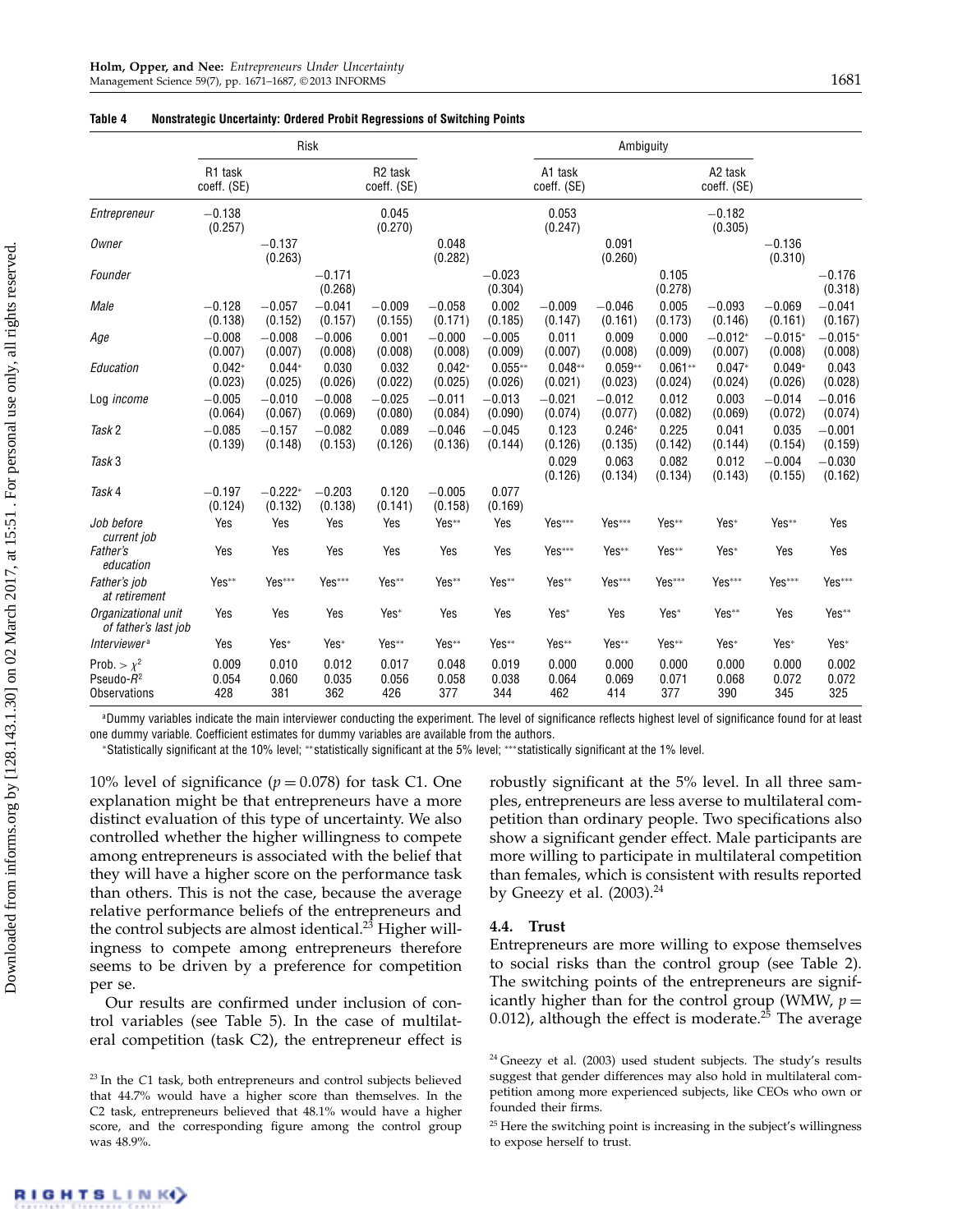|                                             |                        |                      | Competitiveness      |                                    |                       |                       | Trust                 |                       |                       |
|---------------------------------------------|------------------------|----------------------|----------------------|------------------------------------|-----------------------|-----------------------|-----------------------|-----------------------|-----------------------|
|                                             | C1 task<br>coeff. (SE) |                      |                      | C <sub>2</sub> task<br>coeff. (SE) |                       |                       | T task<br>coeff. (SE) |                       |                       |
| Entrepreneur                                | 0.014<br>(0.252)       |                      |                      | $-0.877***$<br>(0.300)             |                       |                       | $0.564***$<br>(0.178) |                       |                       |
| Owner                                       |                        | $-0.105$<br>(0.261)  |                      |                                    | $-0.771**$<br>(0.314) |                       |                       | $0.551***$<br>(0.177) |                       |
| Founder                                     |                        |                      | $-0.006$<br>(0.282)  |                                    |                       | $-0.750**$<br>(0.321) |                       |                       | $0.565***$<br>(0.191) |
| Male                                        | 0.028<br>(0.142)       | 0.098<br>(0.153)     | 0.085<br>(0.164)     | $-0.230$<br>(0.150)                | $-0.309*$<br>(0.169)  | $-0.350*$<br>(0.179)  | 0.056<br>(0.099)      | 0.007<br>(0.108)      | 0.101<br>(0.114)      |
| Age                                         | $-0.003$<br>(0.007)    | $-0.007$<br>(0.007)  | $-0.009$<br>(0.008)  | $-0.007$<br>(0.007)                | $-0.005$<br>(0.008)   | $-0.010$<br>(0.008)   | 0.002<br>(0.005)      | 0.002<br>(0.005)      | $-0.002$<br>(0.006)   |
| Education                                   | 0.025<br>(0.021)       | 0.024<br>(0.023)     | $0.045*$<br>(0.024)  | $-0.057**$<br>(0.024)              | $-0.058**$<br>(0.027) | $-0.065**$<br>(0.028) | 0.015<br>(0.015)      | 0.023<br>(0.017)      | 0.012<br>(0.017)      |
| Log <i>income</i>                           | $-0.012$<br>(0.065)    | 0.012<br>(0.067)     | $-0.016$<br>(0.070)  | 0.093<br>(0.079)                   | 0.097<br>(0.083)      | 0.095<br>(0.088)      | $-0.070$<br>(0.048)   | $-0.065$<br>(0.050)   | $-0.042$<br>(0.052)   |
| Task <sub>3</sub>                           |                        |                      |                      |                                    |                       |                       | $0.157**$<br>(0.077)  | $0.195**$<br>(0.084)  | $0.209**$<br>(0.088)  |
| Task 4                                      | $-0.255**$<br>(0.109)  | $-0.221*$<br>(0.115) | $-0.237*$<br>(0.123) | $-0.335***$<br>(0.126)             | $-0.176$<br>(0.131)   | $-0.093$<br>(0.146)   |                       |                       |                       |
| Job before<br>current job                   | Yes*                   | Yes*                 | Yes                  | Yes*                               | Yes*                  | Yes                   | Yes                   | Yes                   | Yes                   |
| Father's<br>education                       | Yes                    | Yes                  | Yes                  | Yes**                              | Yes                   | Yes                   | Yes*                  | Yes*                  | Yes*                  |
| Father's job<br>at retirement               | Yes**                  | Yes**                | Yes**                | Yes**                              | Yes                   | Yes                   | Yes**                 | Yes*                  | Yes*                  |
| Organizational unit<br>of father's last job | Yes**                  | Yes**                | Yes                  | Yes**                              | Yes                   | Yes                   | Yes*                  | Yes                   | Yes                   |
| <i>Interviewer<sup>a</sup></i>              | Yes**                  | Yes**                | Yes***               | Yes**                              | Yes**                 | Yes**                 | Yes*                  | Yes*                  | Yes*                  |
| Prob. > $\chi^2$<br>Pseudo- $R^2$           | 0.000<br>0.066         | 0.000<br>0.068       | 0.000<br>0.074       | 0.000<br>0.082                     | 0.001<br>0.047        | 0.000<br>0.052        | 0.000<br>0.040        | 0.000<br>0.042        | 0.000<br>0.042        |
| <b>Observations</b>                         | 465                    | 423                  | 388                  | 388                                | 337                   | 317                   | 857                   | 761                   | 703                   |

Table 5 Strategic Uncertainty: Ordered Probit Regressions of Switching points

aDummy variables indicate the main interviewer conducting the experiment. The level of significance reflects highest level of significance found for at least one dummy variable. Coefficient estimates for dummy variables are available from the authors.

<sup>∗</sup>Statistically significant at the 10% level; ∗∗statistically significant at the 5% level; ∗∗∗statistically significant at the 1% level.

difference between the switching points is 19% of the standard deviation. Because we compare two risky options, it is reasonable to interpret this difference as a higher confidence in another person's willingness to act favorably toward the subject.<sup>26</sup> Entrepreneurs routinely rely on ongoing personal ties in upstream and downstream transactions with their suppliers and distributors. Moreover, in industrial districts the capacity for on-the-fly cooperation between producers is an important source of competitive advantage (Uzzi 1996). Because business networks provide a ready conduit of fine-grained information on reputation and trustworthiness, trust in relational contracting may be a self-reinforcing feature of entrepreneurial activity. The regression analysis confirms the robustness of the result (see Table 5). The dummy for entrepreneur is significant with the expected sign at the 1% level in all three equations. Hence, the nonparametric result and the regression analysis suggest that entrepreneurs have a higher tolerance of social risks than other people.<sup>27</sup>

#### 4.5. Robustness Concerns

We have scrutinized our findings along three different dimensions, exploring the presence of sample selection problems, overspecification, and omitted variable concerns.

Although our baseline models have controlled for individual income and education, skeptics might still claim that both groups are too different with respect to their economic and educational status to be compared. One statistical method to deal with this issue

<sup>&</sup>lt;sup>26</sup> Because we did not detect any significant difference in risk aversion when two risky alternatives were present, it is unlikely that this result is driven by risk aversion.

 $27$  Fehr and List (2004) made congruent observations when they compared CEOs in the Costa Rican coffee industry with undergraduate students. The CEOs were more trusting than the students.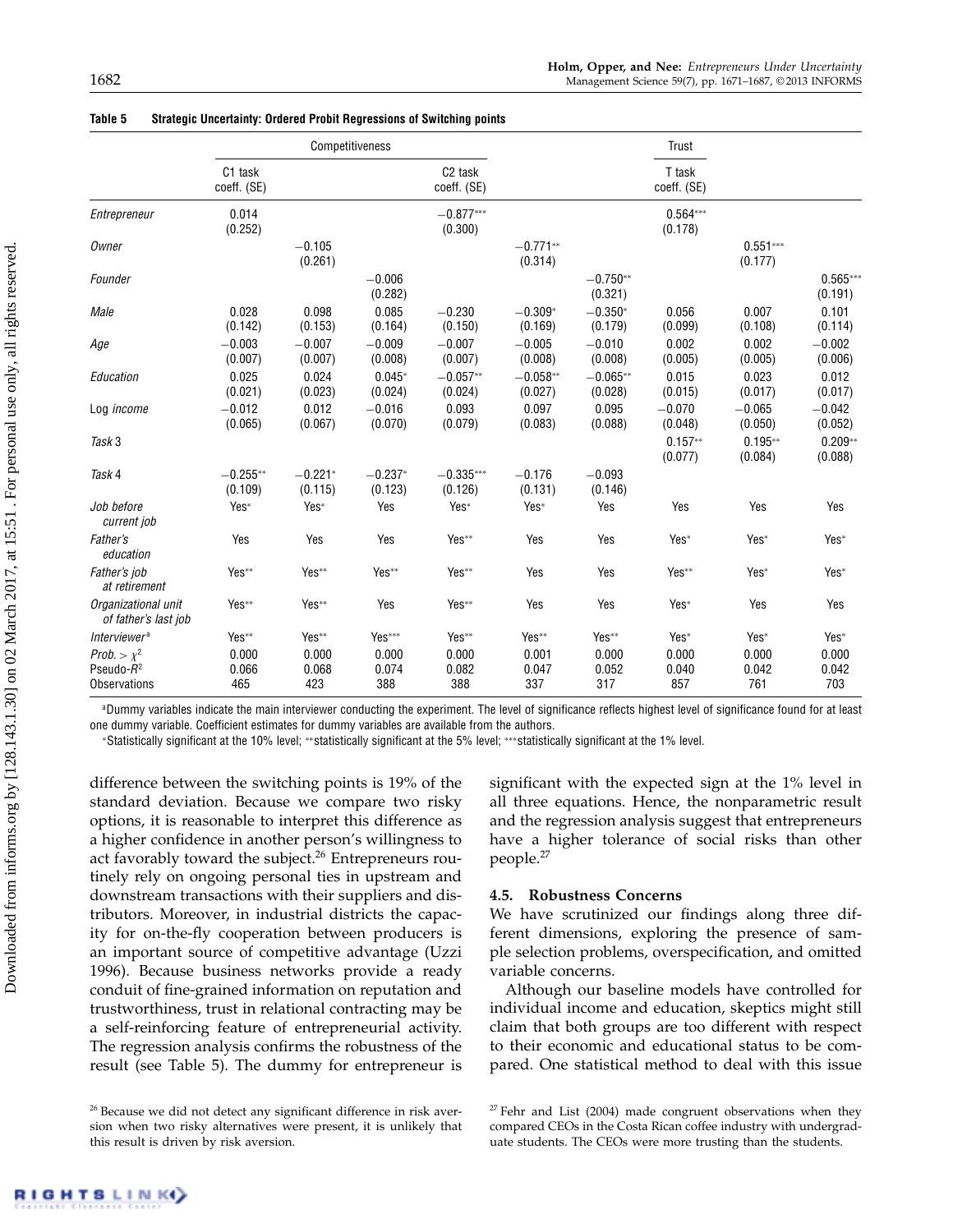is the application of propensity score analysis (PSA). However, the extreme size requirements of such balancing strategies rarely allow application of PSA in experimental research.<sup>28</sup> However, running the regressions on a subsample of the entrepreneurs and the control group that overlap in some critical dimensions may alleviate some of these concerns. With respect to income, we therefore exclude control group members who do not reach the income of the poorest entrepreneur represented in the sample. With respect to education, we use the spread of education observed in the control group (5 to 19 years) to exclude all those entrepreneurs who either have less or more years of formal education. Regression estimates are consistent with the findings of our baseline models, confirming significant entrepreneur effects in the case of strategic uncertainty.<sup>29</sup>

A second concern may be the risk of overspecifying our model. Our estimation model includes a large number of variables (26 dummy variables controlling for parental background). To confirm that our results are not driven by the numerous control variables, we did a robustness check by running a reduced model excluding the dummy variables for career experiences and parental background.<sup>30</sup>

Others may still fear an omitted variable bias. For example, members of the Chinese Communist Party typically have better access to government and party networks, and may enjoy a higher social and political status (Nee and Opper 2010). This could theoretically affect behavioral choices, particularly when it comes to decisions under uncertainty. Statistical mean comparison tests, however, do not suggest significant behavioral differences between groups. Inclusion of party membership as an additional control variable also does not affect our baseline estimations. $31$ Finally, we have explored the possibility that the estimated entrepreneur effect could simply reflect on-thejob learning of entrepreneurs stemming from more frequent exposure to situations involving trust and competition. A closer review of the mean responses of entrepreneurs, however, does not hint at any obvious learning experience driving their choices. Mean responses of experienced entrepreneurs who have been in business for more than 15 years do not differ significantly from mean responses of those entrepreneurs in charge of newly founded firms with less than five years of experience. Years in business and individual behavioral responses generally seem only weakly correlated. Inclusion of a continuous variable capturing "years in business" into our baseline estimations confirms this. Coefficient estimates are never even close to being statistically significant.<sup>32</sup> This suggests that selection mechanisms explaining the entry into entrepreneurship (rather than learning effects) are more likely to explain the behavioral differences between entrepreneurs and ordinary people.

We do not claim that our results are robust to all conceivable modifications of our estimation strategy. As with any empirical design, we cannot exclude that there are unobservable covariates to both uncertainty behavior and becoming an entrepreneur, which may explain our results. What we can claim, however, is that our results hold for a number of alternate specifications of observables, which cover central predictors of both behavioral choices as well as individual career choices.

## 5. Concluding Remarks

This paper reports results from the first large-scale experimental study on a randomly sampled population to investigate whether entrepreneurs are more prone than nonentrepreneurs to expose themselves to various forms of uncertainty. Our multidimensional design of four experimental tasks builds on the observation that uncertainty has both strategic and nonstrategic dimensions, which require separate treatments to better understand the nature of distinct entrepreneurial traits. Results from our stratified random sample of 700 established entrepreneurs and 200 control group members located in the Yangzi delta region in China suggest that entrepreneurs do not generally differ from other people when it comes to behavior under uncertainty. When exposed to nonstrategic forms of uncertainty such as situations involving standard risk or ambiguity, entrepreneurs act similarly to ordinary people. This observation contradicts the theory by Kihlstrom and Laffont (1979) that selection into entrepreneurship is based on risk aversion.<sup>33</sup> It does also not support risk tolerance as a key causal mechanism explaining entrepreneurs' undiversified portfolios (Moskowitz and Vissing-Jorgensen 2002).

At the same time, entrepreneurs seem to be more willing to bear uncertainties involving a strategic

<sup>&</sup>lt;sup>28</sup> To be successful, these matching methods typically require control groups that are multiple times larger than the treatment group, which in our case is the entrepreneurs (Dehejia and Wahba 2002). Control groups of that size, however, are almost impossible to realize given the obvious financial constraints of conducting such an experiment.

 $29$  Tables S2 and S3 in the online supplement present our regression estimates

 $30$  Regression estimates are given in Tables S4 and S5 in the online supplement.

<sup>&</sup>lt;sup>31</sup> Results are available upon request.

<sup>&</sup>lt;sup>32</sup> Results are available upon request.

<sup>&</sup>lt;sup>33</sup> It should be noted that our focus on established entrepreneurs may reflect that the market punishes and weeds out less prudent individuals who are willing to take unnecessary risks (see Caliendo et al. 2010).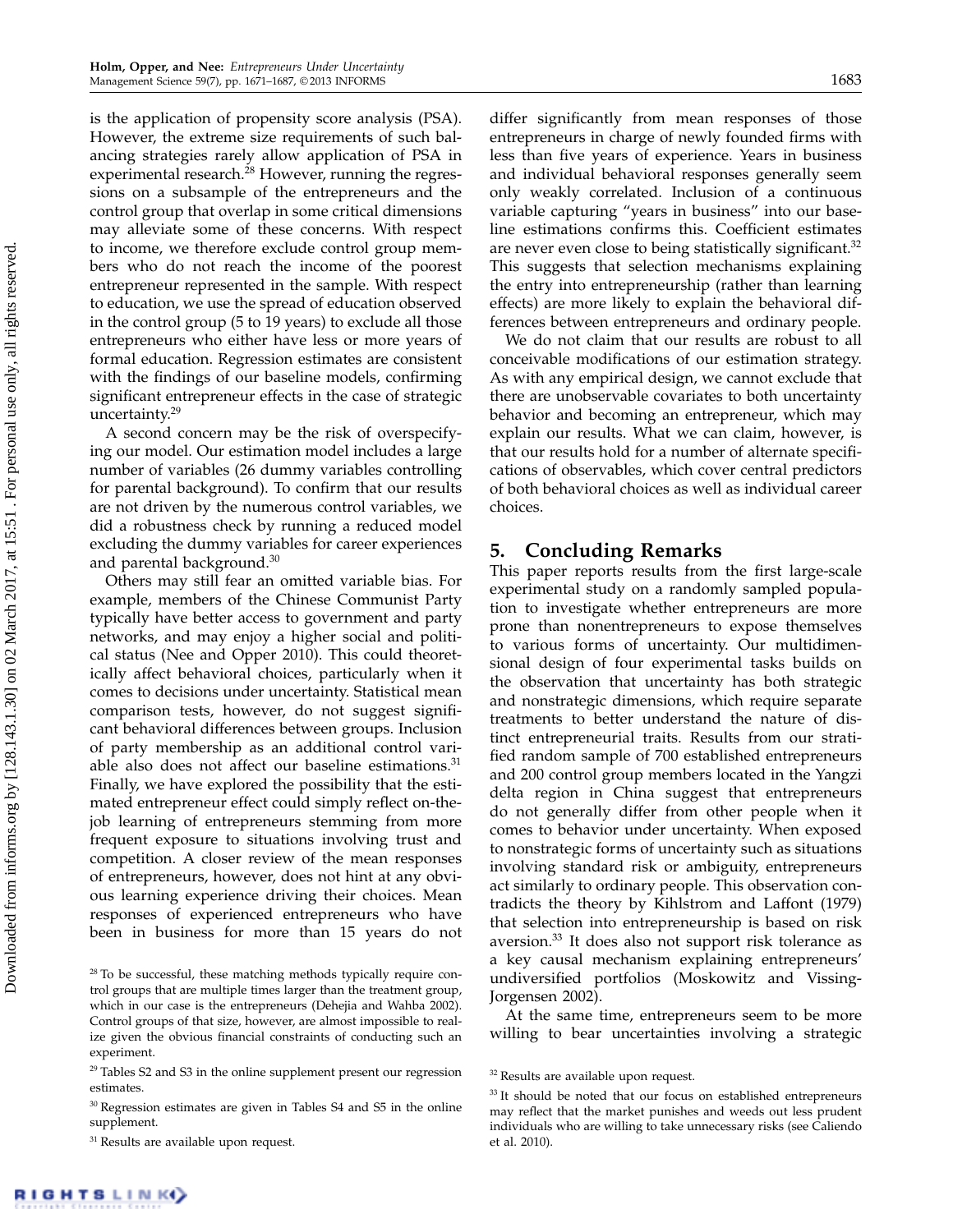element. First of all, entrepreneurs are significantly more willing to enter situations involving multilateral competition than members of the control group. This result is not unexpected. An essential feature of entrepreneurship is to compete with other firms in various respects and also to expose others (e.g., upstream firms and employees) to competitive pressure. Established entrepreneurs cannot shy away from competition. It is therefore likely that this group, as suggested by Marshall (1920) and Schumpeter (1983), has a preference for such situations. As a consequence, our results correspond with Hamilton's (2000) observation that entrepreneurs are willing to enter and persist in business even if the pecuniary compensation is low. Second, our findings suggest that entrepreneurs are more willing to accept uncertainties related to trusting an anonymous other. Due to our design and results on nonstrategic uncertainty, we can rule out lower risk aversion among entrepreneurs as a causal explanation. Still, several alternative explanations remain, and further research is needed to disentangle the deeper mechanisms involved. Studies of comparison groups that match entrepreneurs' properties more closely are likely to give important insights. However, at this stage, a preliminary conclusion is that entrepreneurship requires a certain amount of trust, and that more trusting individuals are selected into the group of entrepreneurs. This view is consistent with the important role of private order and relational contracting in everyday business situations (Williamson 1987, Macaulay 1963). Clearly entrepreneurship is not a purely individualistic endeavor and requires the willingness and ability to cooperate even though complete contracts are typically missing. Trust may therefore provide the glue that makes business networks actually work.

#### Acknowledgments

A preliminary version of this paper was presented at the Research Institute of Industrial Economics in Stockholm, the Department of Economics at Umeå School of Business and Economics, the Department of Economics at Lund University, the Mercator School of Management and Essen Laboratory for Experimental Economics at University of Duisburg-Essen, the Department of Sociology at Cornell University, the Economic Science Association (ESA) World Congress in Copenhagen, the Asia-Pacific ESA meeting in Kuala Lumpur, and the Entrepreneurial Finance Conference at Tilburg University. We are grateful for valuable comments from the audience on these presentations. This paper also benefitted from insightful comments from two anonymous referees and editors of this journal. Financial support of the Swedish Research Council and the John Templeton Foundation is gratefully acknowledged.

|                                | Focus group                                                       | Comparison group                                              | Region               | Method | Sampling     | FG more<br>prone<br>to accept<br>uncertainty<br>than CG |
|--------------------------------|-------------------------------------------------------------------|---------------------------------------------------------------|----------------------|--------|--------------|---------------------------------------------------------|
| <b>Risk</b>                    |                                                                   |                                                               |                      |        |              |                                                         |
| Hull et al.<br>(1980)          | Owner-managers<br>$(n = 57)$                                      | Business school<br>alumni $(n = 250)$                         | <b>United States</b> | S      | <b>NR</b>    | Yes                                                     |
| <b>Brockhaus</b><br>(1980)     | Start-up<br>entrepreneurs<br>$(n=31)$                             | Business managers<br>$(n=62)$                                 | <b>United States</b> | S      | $\mathbb{R}$ | No                                                      |
| Caird<br>(1991)                | Owner managers<br>$(n=73)$                                        | Professional groups<br>$(n=189)$                              | <b>United States</b> | S      | NR           | Yes                                                     |
| <b>Begley</b><br>(1995)        | Firm founders<br>$(n = 114)$                                      | Business managers<br>$(n=114)$                                | <b>United States</b> | S      | NR           | Yes                                                     |
| Koh (1996)                     | Entrepreneurially<br>inclined MBA<br>students ( $n = 22$ )        | Not entrepreneurially<br>inclined MBA<br>students $(n=32)$    | Hong Kong            | S      | <b>NR</b>    | Yes                                                     |
| Sarasvathy<br>et al.<br>(1998) | Entrepreneurs<br>participating in<br>education program<br>$(n=4)$ | Bankers participating<br>in same education<br>program $(n=4)$ | <b>United States</b> | S      | NR           | Yes                                                     |
| Stewart<br>et al.<br>(1999)    | Entrepreneur<br>$(n = 428)$                                       | Corporate manager<br>$(n = 239)$                              | <b>United States</b> | S      | NR           | Yes                                                     |

## Appendix. Entrepreneurship and Uncertainty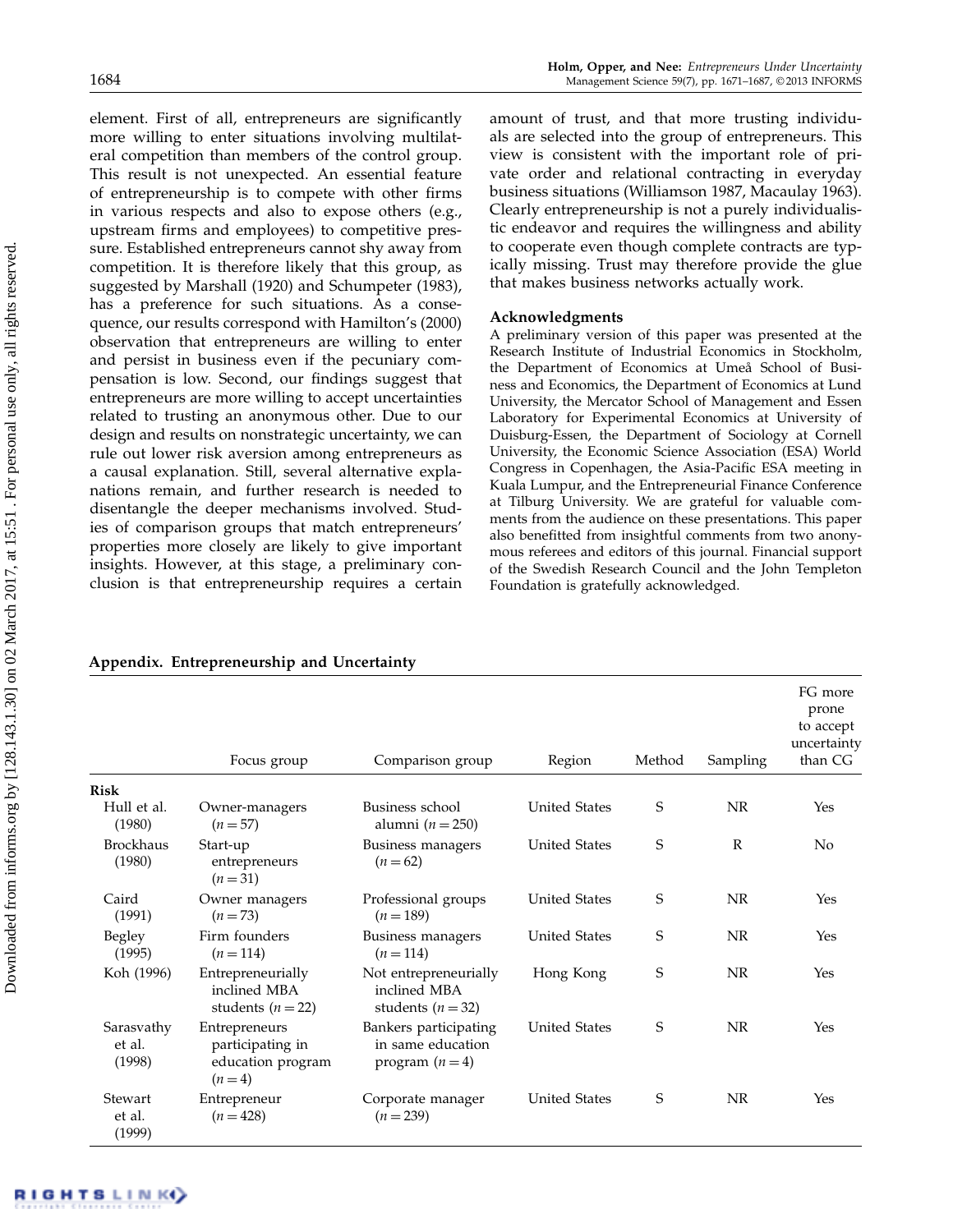## Appendix. (Continued)

|                                                     | Focus group                                                        | Comparison group                                          | Region               | Method | Sampling      | FG more<br>prone<br>to accept<br>uncertainty<br>than CG |
|-----------------------------------------------------|--------------------------------------------------------------------|-----------------------------------------------------------|----------------------|--------|---------------|---------------------------------------------------------|
|                                                     |                                                                    |                                                           |                      |        |               |                                                         |
| <b>Risk</b><br>Van Praag<br>and Cramer<br>(2001)    | Currently or before<br>self-employed<br>$(n = 258)$                | Never before<br>self-employed<br>$(n=1,505)$              | Netherlands          | S      | $\mathbb{R}$  | Yes                                                     |
| Uusitalo<br>(2001)                                  | Self-employed<br>$(n=2,418)$                                       | Not self-employed<br>$(n = 23,551)$                       | Finland              | S      | R             | Yes                                                     |
| Cramer et al.<br>(2002)                             | Self-employed at<br>some point in life<br>$(n = 330)$              | Never<br>self-employed<br>$(n=1,567)$                     | Netherlands          | S      | $\mathbb{R}$  | Yes                                                     |
| Elston et al.<br>(2006)                             | Entrepreneurs<br>$(n=42)$                                          | Nonentrepreneurs<br>$(n=38)$                              | <b>United States</b> | Ε      | NR            | No                                                      |
| Djankov et al.<br>(2006)                            | Entrepreneurs<br>$(n=414)$                                         | Nonentrepreneurs<br>$(n = 561)$                           | China                | S      | Stratified RS | Yes                                                     |
| Djankov et al.<br>(2007)                            | Entrepreneurs<br>$(n = 400)$                                       | Nonentrepreneurs<br>$(n = 550)$                           | Russia               | S      | Stratified RS | No                                                      |
| Caliendo<br>et al. (2010)                           | Individuals who<br>transfer into<br>self-employment<br>$(n = 147)$ | Individuals who<br>remain employed<br>$(n=8,561)$         | Germany              | S      | <b>RS</b>     | Yes                                                     |
| Macko and<br>Tyszka<br>(2009)                       | Entrepreneurs<br>$(n=40)$                                          | Students<br>$(n = 86)$                                    | Poland               | E      | NR            | No                                                      |
| Sandri et al.<br>(2010)                             | Entrepreneurs<br>$(n=15)$                                          | Students/nonstudents<br>$(n = 84)$                        | Germany              | Ε      | NR            | No                                                      |
| List and<br>Mason<br>(2011)                         | Entrepreneurs<br>$(n = 29)$                                        | Students<br>$(n = 101)$                                   | Costa Rica           | E      | NR            | No                                                      |
| Burmeister-<br>Lamp et al.<br>(2012)                | Entrepreneurs<br>$(n=25)$                                          | Students<br>$(n = 29)$                                    | Germany              | Ε      | NR            | No                                                      |
| Ambiguity<br>Schere (1982)                          | Firm founders<br>$(n=52)$                                          | Managers ( $n = 65$ )                                     | <b>United States</b> | S      | NR            | Yes                                                     |
| Koh (1996)                                          | Entrepreneurially<br>inclined students<br>$(n = 22)$               | Not<br>entrepreneurially<br>inclined students<br>$(n=32)$ | Hong Kong            | S      | NR            | Yes                                                     |
| Macko and<br>Tyszka<br>(2009)                       | Entrepreneurs<br>$(n=40)$                                          | Students<br>$(n = 86)$                                    | Poland               | Ε      | <b>NR</b>     | Yes                                                     |
| Willingness to compete<br>Begley and<br>Boyd (1987) | Business founders<br>$(n = 268)$                                   | Nonfounding chief<br>executives<br>$(n = 203)$            | <b>United States</b> | S      | <b>NR</b>     | Yes                                                     |
| Begley (1995)                                       | Firm founders<br>$(n = 114)$                                       | Business managers<br>$(n = 114)$                          | <b>United States</b> | S      | <b>NR</b>     | No                                                      |
| Elston et al.<br>(2006)                             | Entrepreneurs<br>$(n=42)$                                          | Nonentrepreneurs<br>$(n=38)$                              | <b>United States</b> | Ε      | <b>NR</b>     | No                                                      |
| <b>Trust</b><br>Fehr and List<br>(2004)             | CEOs $(n=76)$                                                      | Students ( $n = 126$ )                                    | Costa Rica           | Ε      | <b>NR</b>     | Yes                                                     |

Notes. FG, focus group; CG, comparison group; S, survey; E, experiment; R, random; NR, nonrandom.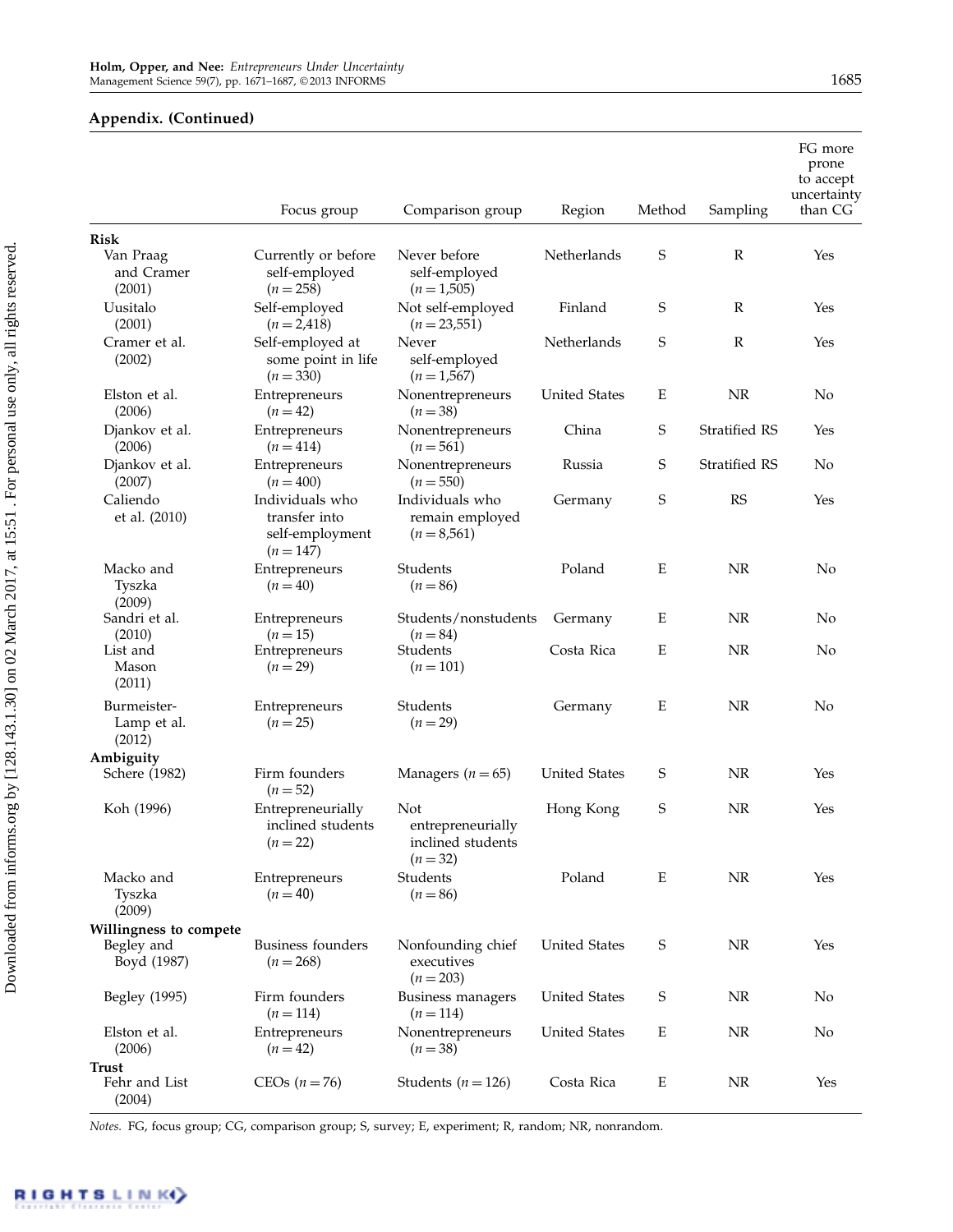#### References

- Andersen S, Harrison GW, Lau MI, Rustström EE (2006) Elicitation using multiple price list formats. Experiment. Econom. 9(4):365–366.
- Andersen S, Harrison GW, Lau MI, Ruström EE (2008) Eliciting risk and time preferences. Econometrica 76(3):583–618.
- Baruch Y (1999) Response rate in academic studies—A comparative analysis. Human Relations 52(4):421–438.
- Begley TM (1995) Using founder status, age of firm, and company growth rate as the basis for distinguishing entrepreneurs from managers of smaller businesses. J. Bus. Venturing 10(3):249–263.
- Begley TM, Boyd DP (1987) A comparison of entrepreneurs and managers of small business firms. J. Management 13(1):99–108.
- Bernardo A, Welch I (2001) On the evolution of overconfidence and entrepreneurs. Econom. Management Strategy 10(3):301–331.
- Bernstein F, Federgruen A (2005) Decentralized supply chains with competing retailers under demand uncertainty. Management Sci. 51(1):18–29.
- Binswanger HP (1980) Attitudes toward risk: Experimental measurement in rural India. Amer. J. Agricultural Econom. 62(3): 395–407.
- Borghans L, Heckman J, Golsteyn B, Meijers H (2009) Gender differences in risk aversion and ambiguity aversion. J. Eur. Econom. Assoc. 7(2–3):649–658.
- Brockhaus RH (1980) Risk taking propensity of entrepreneurs. Acad. Management J. 23(3):509–520.
- Burmeister-Lamp K, Levesque M, Schade C (2012) Are entrepreneurs influenced by risk attitude, regulatory focus or both? An experiment on entrepreneurs' time allocation. J. Bus. Venturing 27(4):456–476.
- Caird S (1991) The enterprise tendency of occupational groups. Internat. Small Bus. J. 9(4):75–91.
- Caliendo M, Fossen F, Kritikos A (2010) The impact of risk attitudes on entrepreneurial survival. J. Econom. Behav. Organ. 76(1):45–63.
- Camerer C, Hogarth RM (1999) The effects of financial incentives in economic experiments: A review and capital-labor-production framework. J. Risk Uncertainty 19(1–3):7–42.
- Camerer C, Lovallo D (1999) Overconfidence and excess entry: An experimental approach. Amer. Econom. Rev. 89(1):306–318.
- Charness G, Villeval MC (2009) Cooperation and competition in intergenerational experiments in the field and the laboratory. Amer. Econom. Rev. 99(3):956–978.
- Coleman JS (1990) Foundations of Social Theory (The Belknap Press of Harvard University, Cambridge, MA).
- Cramer JS, Hartog J, Jonker N, van Praag M (2002) Low risk aversion encourages the choice for entrepreneurship: An empirical test of a truism. J. Econom. Behav. Organ. 48(1):29–36.
- Dehejia RH, Wahba S (2002) Propensity score-matching methods for nonexperimental causal studies. Rev. Econom. Statist. 84(1):151–161.
- Djankov S, Qian Y, Roland G, Zhuravskaya E (2006) Who are China's entrepreneurs? Amer. Econom. Rev. Papers Proc. 96(2):348–352.
- Djankov S, Qian Y, Roland G, Zhuravskaya E (2007) What makes a successful entrepreneur? Evidence from Brazil. Working Paper 0104, Center for Economic and Financial Research, Moscow.
- Dohmen T, Falk A, Huffman D, Sunde U, Schupp J, Wagner GG (2011) Individual risk attitudes: Measurement, determinants, and behavioral consequences. J. Eur. Econom. Assoc. 9(3):522–550.
- Donkers B, Melenberg B, van Soest A (2001) Estimating risk attitudes using lotteries: A large sample approach. J. Risk Uncertainty 22(2):165–195.
- Ellsberg D (1961) Risk, ambiguity, and the savage axioms. Quart. J. Econom. 75(4):643–669.
- Elston JA, Harrison GW, Rutström EE (2006) Experimental economics, entrepreneurs and the entry decision. Working Paper 6, Economics Department, University of Central Florida, Orlando.
- Evans DS, Leighton LS (1989) Some empirical aspects of entrepreneurship. Amer. Econom. Rev. 79(2):519–535.
- Fehr E, List J (2004) The hidden costs and returns of incentives: Trust and trustworthiness among CEOs. J. Eur. Econom. Assoc. 2(5):743–771.
- Fehr E, Schmidt KM (1999) A theory of fairness, competition, and cooperation. Quart. J. Econom. 114(3):817–868.
- Fox CR, Tversky A (1995) Ambiguity aversion and comparative ignorance. Quart. J. Econom. 110(3):585–603.
- Glaeser E, Laibson D, Scheinkman J, Soutter Ch (2000) Measuring trust. Quart. J. Econom. 115(3):811–846.
- Gneezy U, Niederle M, Rustichini A (2003) Performance in competitive environments: Gender differences. Quart. J. Econom. 118(3):1049–1074.
- Hamilton B (2000) Does entrepreneurship pay? An empirical analysis of the returns to self-employment. J. Political Econom. 108(3):604–631.
- Harrison GW, List J (2004) Field experiments. J. Econom. Literature 42(4):1009–1055.
- Harrison GW, Lau MI, Rutstrom EE (2007a) Estimating risk attitudes in Denmark: A field experiment. Scandinavian J. Econom. 109(2):341–368.
- Harrison GW, List J, Towe Ch (2007b) Naturally occurring preferences and exogenous laboratory experiments: A case study of risk aversion. Econometrica 75(2):433–458.
- Hayward MLA, Shepherd DA, Griffin D (2006) A hubris theory of entrepreneurship. Management Sci. 52(2):160–172.
- Holt ChA, Laury SK (2002) Risk aversion and incentive effects. Amer. Econom. Rev. 92(5):1644–1655.
- Hull D, Bosley J, Udell G (1980) Renewing the hunt for heffalump: Identifying potential entrepreneurs by personality characteristics. J. Small Bus. 18(1):11–18.
- IMD (2005) IMD World Competitiveness Yearbook 2005 (IMD, Lausanne, Switzerland).
- Kahneman D, Tversky A (1979) Prospect theory: An analysis of decision under risk. Econometrica 47(2):263–291.
- Kihlstrom RE, Laffont JJ (1979) A general equilibrium entrepreneurial theory of firm formation based on risk aversion. J. Political Econom. 87(4):710–748.
- Kirzner I (1973) Competition and Entrepreneurship (Chicago University Press, Chicago).
- Knight F (2006) Risk, Uncertainty and Profit (Dover Publications, Mineola, NY).
- Koellinger Ph, Minniti M, Schade Ch (2007) "I think I can": Overconfidence and entrepreneurial behavior. J. Econom. Psych. 28(4):502–527.
- Koh HC (1996) Testing hypotheses of entrepreneurial characteristics: A study of Hong Kong MBA students. J. Managerial Psych. 11(3):12–25.
- Lazear EP (2004) Balanced skills and entrepreneurship. Amer. Econom. Rev.: Papers Proc. 94(2):208–211.
- Levitt SD, List JA (2007) What do laboratory experiments measuring social preferences reveal about the real world? J. Econom. Perspect. 21(2):153–174.
- Lindquist MJ, Sol J, Van Praag M (2012) Why do entrepreneurial parents have entrepreneurial children? IZA Discussion Paper 6740, Institute for the Study of Labor, Bonn, Germany.
- List JA, Mason CF (2011) Are CEOs expected utility maximizers? J. Econometrics 162(1):114–123.
- Macaulay S (1963) Non-contractual relations in business: A preliminary study. Amer. Sociol. Rev. 28(1):55–67.
- Macko A, Tyszka T (2009) Entrepreneurship and risk taking. Appl. Psych. 58(3):469–487.